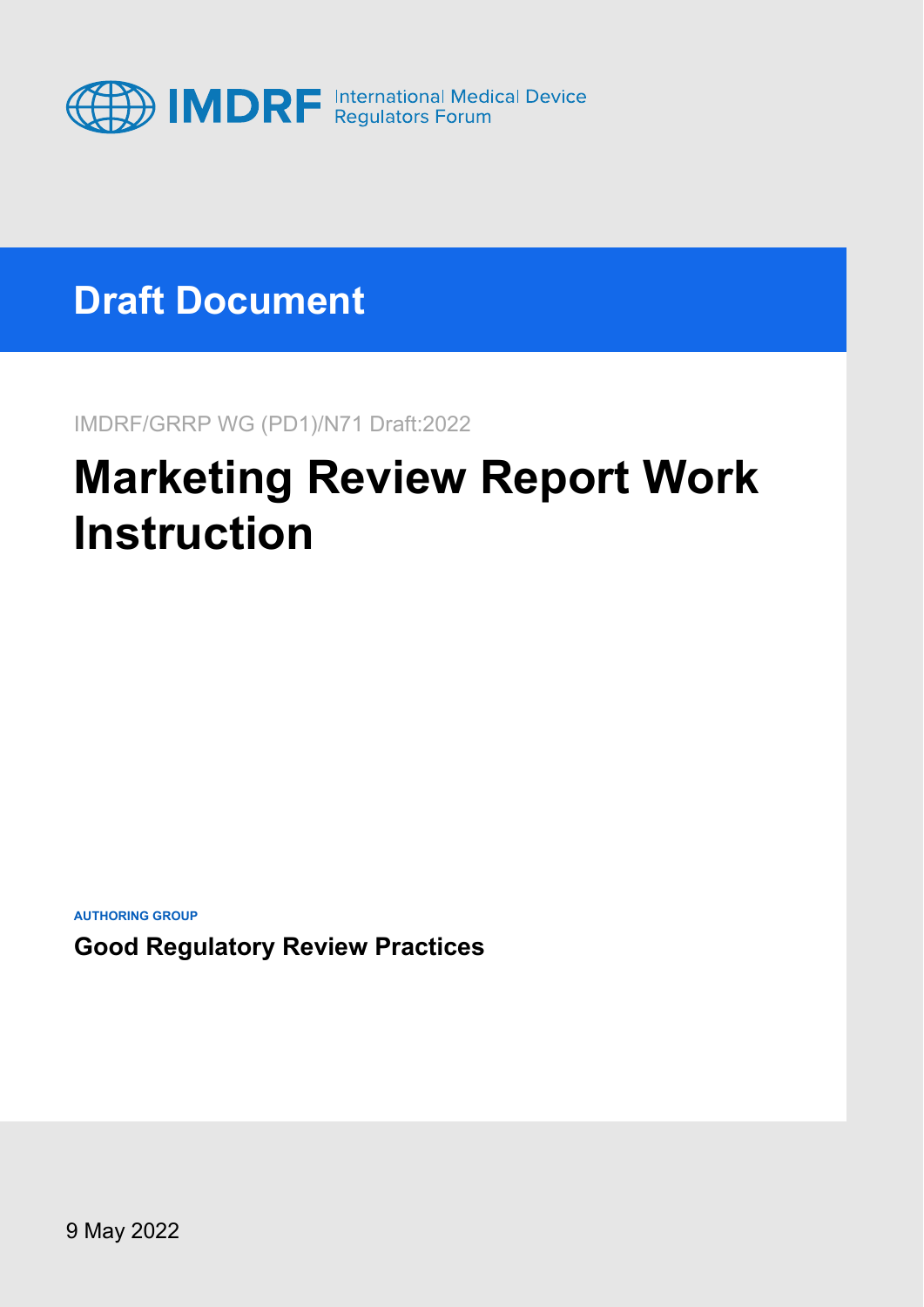# <sup>1</sup> **Preface**

2 This document was produced by the International Medical Device Regulators Forum.<br>3 There are no restrictions on the reproduction or use of this document; however, 3 There are no restrictions on the reproduction or use of this document; however,<br>4 incorporation of this document, in part or in whole, into another document, or its 4 incorporation of this document, in part or in whole, into another document, or its<br>5 translation into languages other than English, does not convey or represent an 5 translation into languages other than English, does not convey or represent an<br>6 endorsement of any kind by the International Medical Device Regulators Forum endorsement of any kind by the International Medical Device Regulators Forum.

7 Copyright 2022 by the International Medical Device Regulators Forum.

8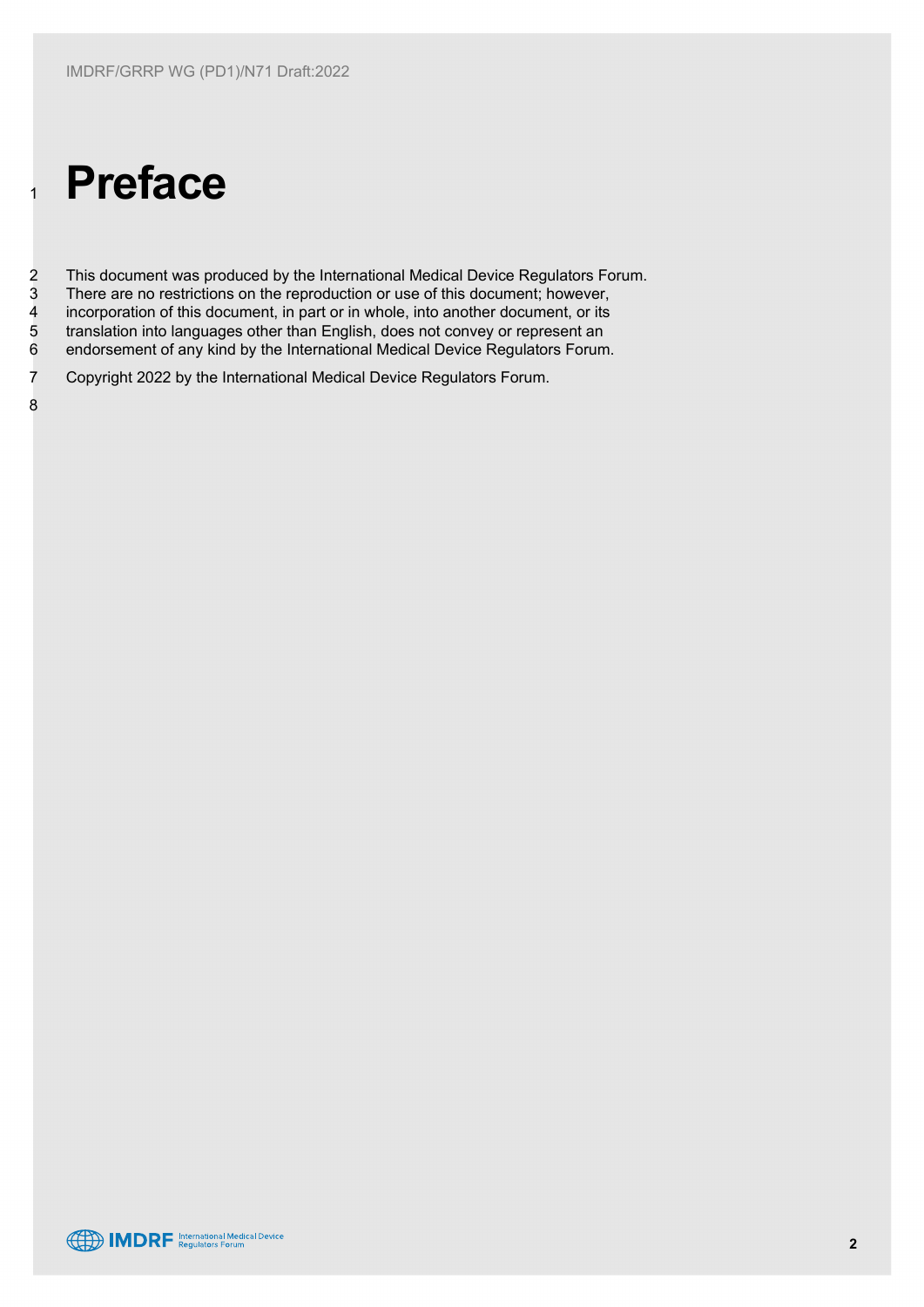## **Contents**

| 10 <sup>°</sup> | 1. Introduction                                                                                                         | $\overline{\mathbf{4}}$ |
|-----------------|-------------------------------------------------------------------------------------------------------------------------|-------------------------|
| 11              | 2. Scope                                                                                                                | 6                       |
| 12 <sup>2</sup> | 3. References                                                                                                           | $\overline{7}$          |
| 13              | 4. Definitions                                                                                                          | 8                       |
| 14              | 5. Medical Device Marketing Review Report Work Instruction                                                              | 9                       |
| 15              | Chapter 0 Regulatory Review                                                                                             | 11                      |
| 16              | Chapter 1 Regional Administrative                                                                                       | 12 <sup>2</sup>         |
| 17              | <b>Chapter 2 Submission Context</b>                                                                                     | 15                      |
| 18              | <b>Chapter 3 Non-Clinical Evidence</b>                                                                                  | 16                      |
| 19              | <b>Chapter 4 Clinical Evidence</b>                                                                                      | 20                      |
| 20              | Chapter 5 Labeling and Promotional Material                                                                             | 21                      |
| 21<br>22        | Chapter 6A Quality Management System Procedures and Chapter<br>6B Quality Management System Device Specific Information | 23                      |
| 23              | <b>Appendix A</b>                                                                                                       | 24                      |
| 24<br>25<br>າຂ  | Mapping of CAB Marketing Review Report Sections to the Essential<br><b>Principles of Safety and Performance</b>         | 24                      |



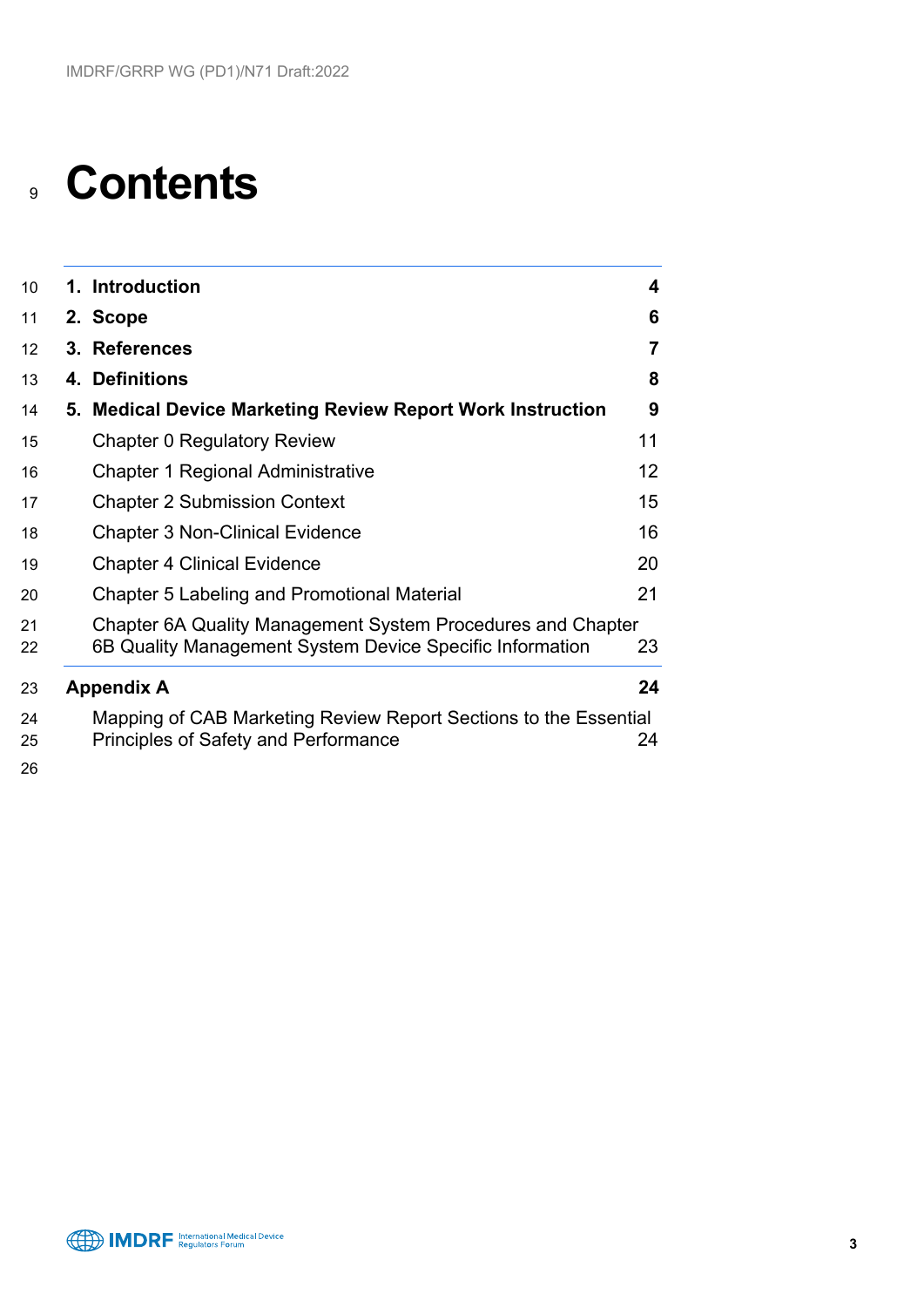# <span id="page-3-0"></span>**1. Introduction**

 This is one document in a collection of documents produced by the International Medical Device Regulators Forum (IMDRF) intended to improve the efficiency and effectiveness of the review process for marketing of medical devices.

 Two documents, IMDRF GRRP WG/N40 – *Competence, Training, and Conduct Requirements for Regulatory Reviewers* and IMDRF GRRP WG/N59 – *Requirements for Medical Device Conformity Assessment Bodies for Regulatory Authority Recognition*, are complementary documents. These two documents N40 and N59 are focused on requirements for Conformity Assessment Bodies (CABs) conducting marketing review(s) of medical devices and IVD medical devices and individuals performing regulatory reviews and other related functions under their respective medical device legislation, regulations, and procedures required in their regulatory **jurisdiction**.

 Three additional documents, IMDRF GRRP WG/N61 – *Regulatory Authority Assessment Method for Recognition and Surveillance of Conformity Assessment Bodies Conducting Medical Device Regulatory Reviews*, IMDRF GRRP WG/N63 - *Competence and Training Requirements for Regulatory Authority Assessors of Conformity Assessment Bodies Conducting Medical Device Regulatory Reviews*, and IMDRF GRRP WG/N66 *- Assessment and Decision Process for the Recognition of a Conformity Assessment Body Conducting Medical Device Regulatory Reviews* are complementary documents. These three documents N61, N63, and N66 are focused on how Regulatory Authorities will evaluate or "assess" a CAB's compliance to the requirements in the IMDRF GRRP WG/N59 and N40 documents.

 In addition, IMDRF GRRP WG/N47 *Essential Principles of Safety and Performance of Medical Devices and IVD Medical Devices* and IMDRF GRRP WG/N52 *Principles of Labeling for Medical Devices and IVD Medical Devices* are complementary documents. These two documents N47 and N52 are focused on the fundamental design, manufacturing, and labeling requirements for medical devices that, when met, provide assurance the device is safe and performs as intended, offers significant benefits to, among others, manufacturers, users, patients/consumers, and Regulatory Authorities.

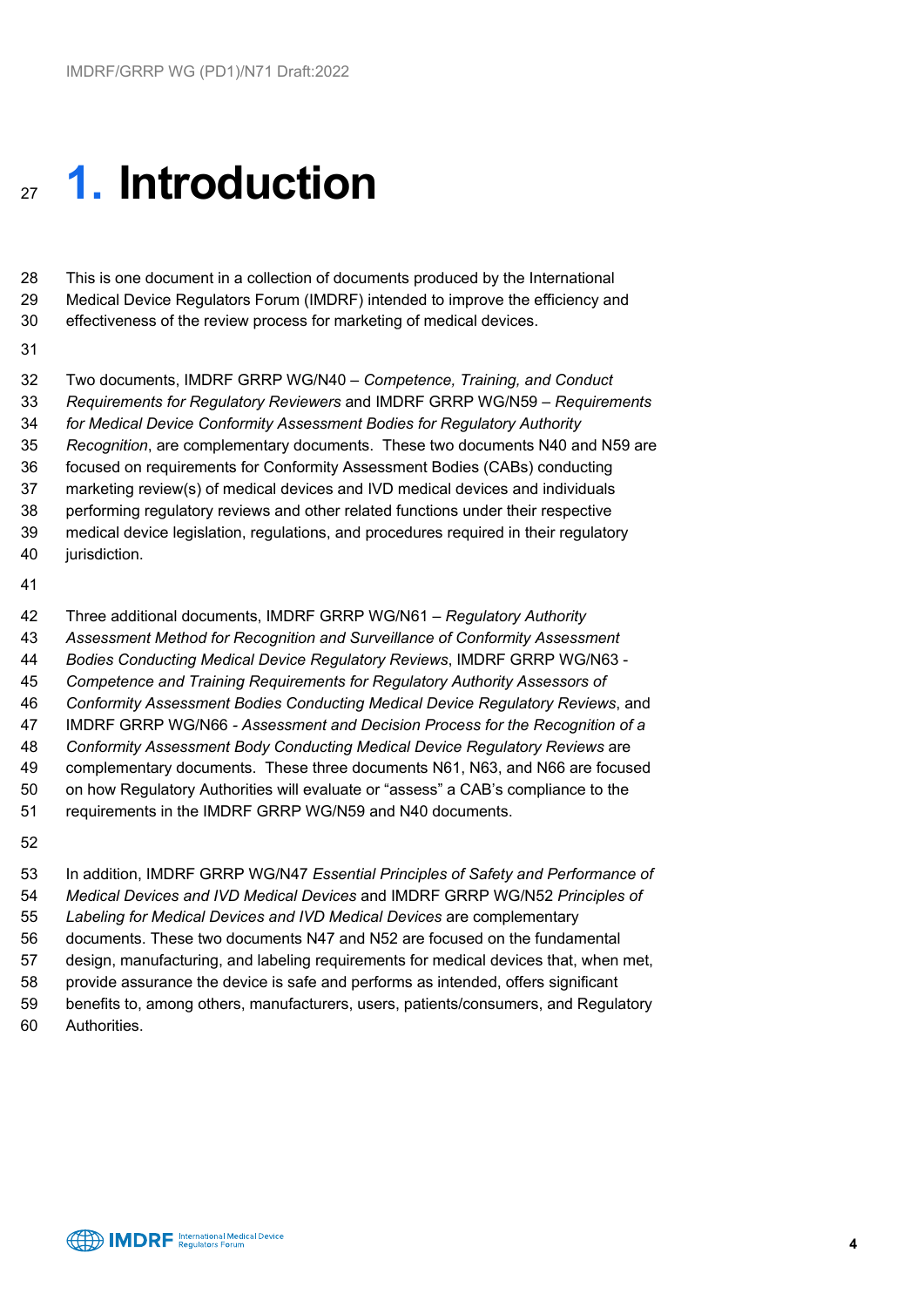This document IMDRF/GRRP WG/NXX provides instructions regarding creation of a medical device marketing review report. The marketing review report serves as a written record of the CAB's determination of the extent of fulfillment of specified requirements. It enables the CAB to capture in a consistent manner the evidence of a manufacturer's conformity with the criteria for the marketing review and will facilitate the exchange of information between Regulatory Authorities. This document expands upon section 7.5.2 of IMDRF/GRRP WG/N59 by articulating exactly the type of information that a "marketing review report" should include to address the requirements of section 7.7 of N59.

 This collection of IMDRF GRRP documents will provide the fundamental building blocks by providing a common set of requirements to be utilized by the Regulatory Authorities for the recognition and monitoring of entities that perform regulatory reviews and other related functions. It should be noted that in some jurisdictions the recognition process is called designation, notification, registration, or accreditation.

 IMDRF developed these GRRP documents to encourage and support global convergence of regulatory systems, where possible, seeking to strike a balance between the responsibilities of Regulatory Authorities to safeguard the health of their citizens as well as their obligations to avoid placing unnecessary burdens upon medical device CABs or the regulated industry. 0 IMDRF Regulatory Authorities may add additional requirements beyond this document when their legislation requires such additions.

 To prevent confusion between marketing review activities performed by a CAB and the activities performed by medical device Regulatory Authority Assessors for CAB recognition and surveillance, in this document, the latter are designated as "assessments."

- 
- 
-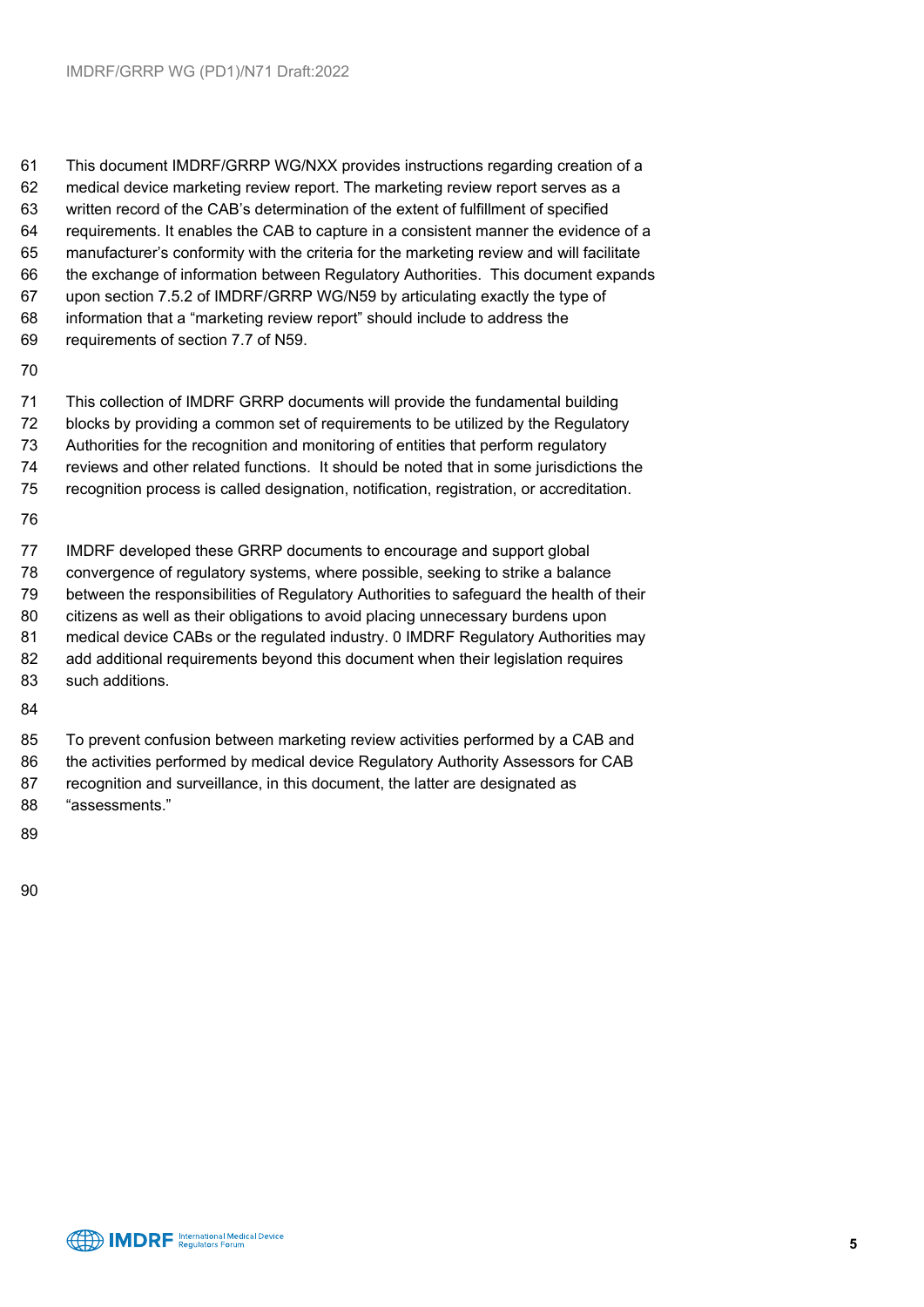### <span id="page-5-0"></span>**2. Scope**

 The scope of this guidance document is limited to the information that participating IMDRF Regulatory Authorities require in medical device marketing review reports, the format of reports, and the information necessary for participating IMDRF Regulatory Authorities to effectively use the marketing review reports in accordance with their

legislation and regulations.

 This document applies to all medical devices except IVD medical devices and is intended to identify the type of information a CAB would be expected to review during evaluation of a marketing submission. Depending on the particular medical device, some of the headings and content do not apply. In those cases, justifications should be provided for their exclusion. For example, Essential Principle 6.5.1 describes an essential principle of safety and performance "where a medical device incorporates, as an integral part, a substance which, if used separately may be considered to be a medicinal product/drug as defined in the relevant legislation that applies in that RA and which is liable to act upon the body with action ancillary to that of the medical device." Given variability in definitions and review practices across jurisdictions, this document does not establish a regulatory pathway or describe exactly what information should be reviewed for these types of products. In addition, the following are out of scope for this document; refer to each specific regulator for guidance 110 regarding the below.

- 111 Submissions requesting approval to conduct clinical trials.
- Surveillance activities (e.g., periodic sampling and/or reports to ensure continued safety and performance).
- 

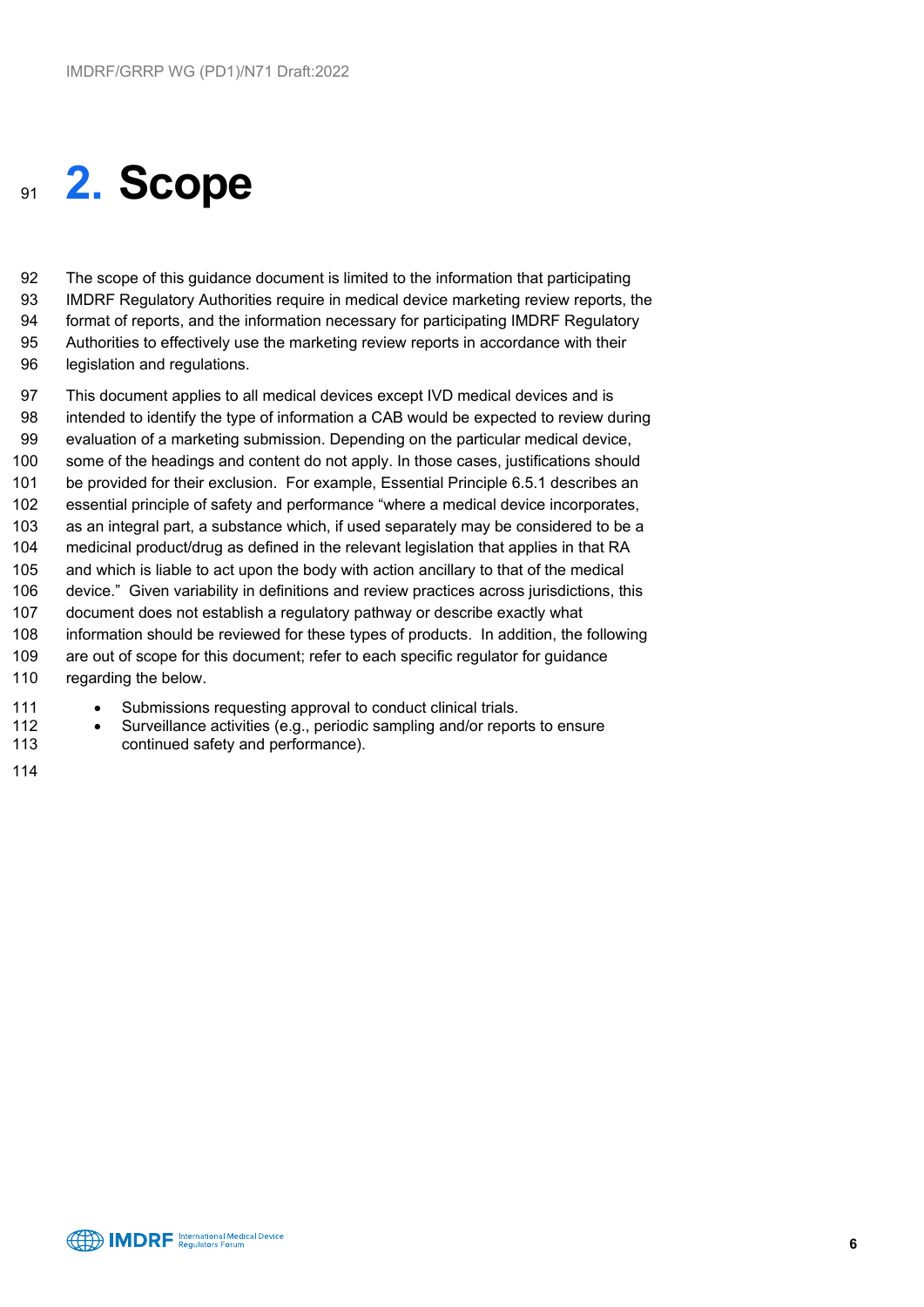# <span id="page-6-0"></span>**3. References**

| 116 | IMDRF GRRP WG/N40:2017 Competence, Training, and Conduct<br>$\bullet$            |
|-----|----------------------------------------------------------------------------------|
| 117 | <b>Requirements for Regulatory Reviewers</b>                                     |
| 118 | IMDRF GRRP WG/N47:2018 Essential Principles of Safety and<br>$\bullet$           |
| 119 | Performance of Medical Devices and IVD Medical Devices                           |
| 120 | IMDRF Standards WG/N51:2018 Optimizing Standards for Regulatory<br>$\bullet$     |
| 121 | Use                                                                              |
| 122 | IMDRF GRRP WG/N52:2019 Principles of Labeling for Medical Devices<br>$\bullet$   |
| 123 | and IVD Medical Devices                                                          |
| 124 | IMDRF GRRP WG/N59: 2020 Requirements for Medical Device<br>$\bullet$             |
| 125 | Conformity Assessment Bodies for Regulatory Authority Recognition                |
| 126 | IMDRF GRRP WG/N61: 2020 Regulatory Authority Assessment Method<br>$\bullet$      |
| 127 | for Recognition and Surveillance of Conformity Assessment Bodies                 |
| 128 | <b>Conducting Medical Device Regulatory Reviews</b>                              |
| 129 | IMDRF GRRP WG/N63: 2020 Competence and Training Requirements<br>$\bullet$        |
| 130 | for Regulatory Authority Assessors of Conformity Assessment Bodies               |
| 131 | <b>Conducting Medical Device Regulatory Reviews</b>                              |
| 132 | IMDRF GRRP WG/N66: 2021 Assessment and Decision Process for the                  |
| 133 | Recognition of a Conformity Assessment Body Conducting Medical                   |
| 134 | <b>Device Regulatory Reviews</b>                                                 |
| 135 | IMDRF/RPS WG/N9 FINAL:2019 (Edition 3) Non-In Vitro Diagnostic<br>$\bullet$      |
| 136 | Device Market Authorization Table of Contents (nIVDMAToC)                        |
| 137 | ISO/IEC 17065:2012 Conformity assessment - Requirements for bodies               |
| 138 | certifying products, processes, and services                                     |
| 139 | GHTF/SG1/N055:2009 Definition of the Terms Manufacturer, Authorized<br>$\bullet$ |
| 140 | Representative, Distributor, and Importer                                        |
|     |                                                                                  |
|     |                                                                                  |

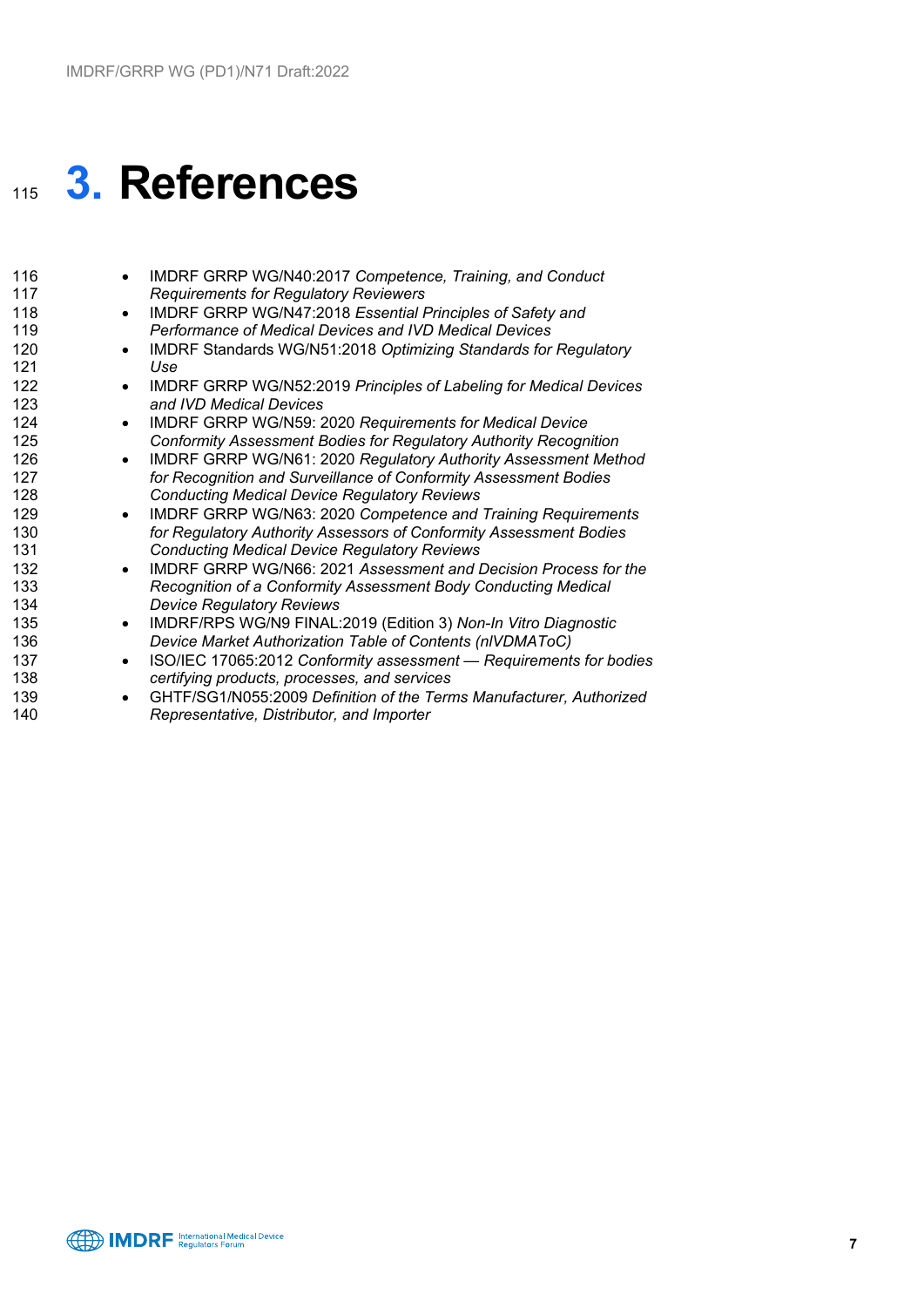# <span id="page-7-0"></span><sup>141</sup> **4. Definitions**

- 142 All definitions from referenced IMDRF documents apply to this document, plus the 143 following (the underlined terms are previously defined):
- following (the underlined terms are previously defined):
- 144 *Marketing Review Report*: the record of a regulatory review of a marketing submission<br>145 for a medical device or IVD medical device.
- for a medical device or IVD medical device.
- 146

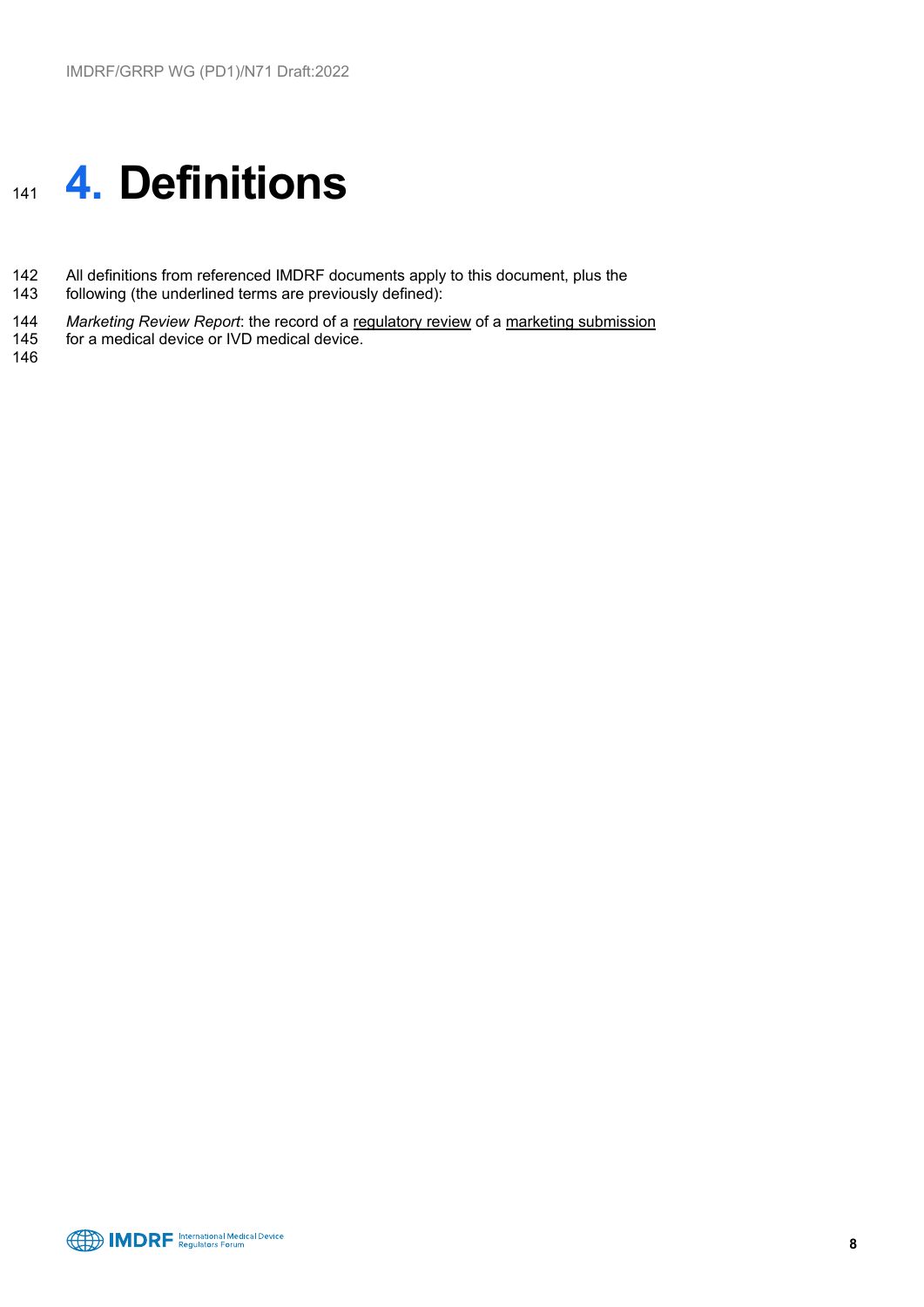# <span id="page-8-0"></span>**147 5. Medical Device Marketing Review Report Work Instruction**

 Instructions for completing each section of the Medical Device Marketing Review Report are provided below. The section headings mirror those of IMDRF/RPS WG/N9 for consistency between information included in the marketing submission and documentation of the CAB's review of that submission. The heading "Chapter 0" has been added for information not included in Chapters 1-6 of N9; that is, for information relevant to the medical device marketing review report, but not expected to be included in the marketing submission itself. Please note the following, which apply to all sections of the report:

- 
- 159 Documenting the CAB's Assessment
- 160 In many sections, the marketing review report should include not only a summary of the information provided by the manufacturer regarding the section topic, but also an assessment by the CAB of the acceptability of this information.
- 

This assessment should:

- **o Document the CAB's final opinion on all information provided by the computation on all information provided by the 167** manufacturer related to the given section topic. That is, any information 168 **provided by the manufacturer either within the initial submission or in**<br>169 **parameter interactions with the CAR should be included in the** response to interactions with the CAB should be included in the assessment.
- 171 o Provide a rationale for why the totality of information provided is or is not acceptable with respect to the following questions. acceptable with respect to the following questions.
- Did the provided information demonstrate conformity with the applicable Essential Principles?
- Were conclusions supported by the results/information **presented?**
- **Are all issues (e.g., questions/concerns identified during the**  review that required interaction/communication with the manufacturer) addressed?
- 180 **IS there any discrepancy within the manufacturer's conclusions?**<br>181 **ISO CONCILED A PERCIPED A PERCIPED A PERCIPED A PERCIPED A PERCIPED A PERCIPED A PERCIPED A PERCIPED A PE**
- 181 o Describe any nonconformities remaining at the end of review that prevent 182 a positive recommendation from the CAB.
- 183 o Note any follow up items that the manufacturer has committed to conduct 184 (e.g., product stability studies). (e.g., product stability studies).

**CED IMDRF** Regulators Forum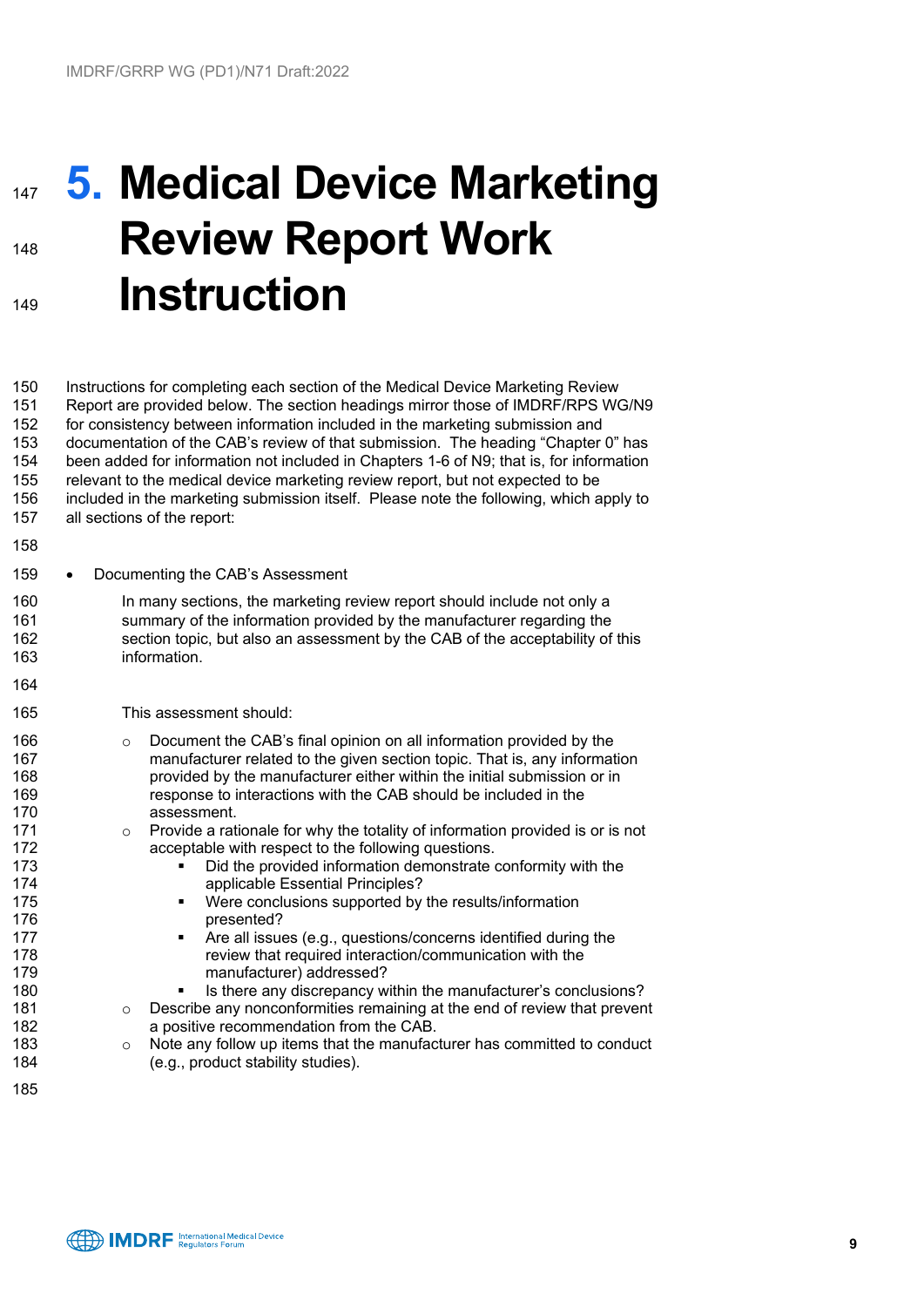This assessment should **not** include a detailed listing and history of all interactions with the manufacturer on a specific topic. Questions sent to the manufacturer by the CAB and responses (including data and corrective action plan(s)) provided by the manufacturer to address the CAB's concerns should be provided either within the body of the report or as an appendix.

192 • Determining Review Expectations

- 194 Review expectations for marketing submissions depend on a number of factors<br>195 including: including:
- 196 **o** Risk classification of device type;<br>197 **o** Risks identified for the specific de 197 **can be a constructed for the specific device;**<br>198 **o** Novelty and complexity of the specific
- 198 o Novelty and complexity of the specific device;<br>199 conformity assessment procedure applied by
- **o** Conformity assessment procedure applied by the manufacturer; and 200 **o** IMDRF jurisdiction for which marketing authorization is sought.
- $\circ$  IMDRF jurisdiction for which marketing authorization is sought.
- For example, a CAB may be expected to review the labeling components of a higher 203 risk device in more detail compared to the review of a lower risk device. As another<br>204 example, one regulatory authority may expect a review of all general Quality System example, one regulatory authority may expect a review of all general Quality System procedures for high risk devices, while another may accept a specific type of 206 certificate to indicate sufficient Quality System procedures.
- 

 This document is comprehensive in scope in that, consistent with IMDRF/RPS WG/N9, it includes both common (IMDRF) and regional content. As a consequence, 210 not all headings are relevant or reviewed to the same extent for all submission types,<br>211 all device types, and/or all IMDRF jurisdictions. The relevance of each section and the all device types, and/or all IMDRF jurisdictions. The relevance of each section and the extent of review depends on the jurisdiction for which marketing authorization is 213 sought. CABs are required to review materials published by individual RAs regarding<br>214 review expectations (e.g., recognized standards and quidance) specific to submission 214 review expectations (e.g., recognized standards and guidance) specific to submission<br>215 types and/or device types as well as to contact an RA if there are questions about types and/or device types as well as to contact an RA if there are questions about 216 review expectations during the review.

- 
- Use of "N/A"
- 

 "N/A" should not be used in the marketing review report without an accompanying rationale. For example, a given section may be "N/A" based on the type of device (e.g., a device that does not include software) or based on the jurisdictions for which marketing authorization is sought (e.g., detailed quality management procedures may not be required for 510(k) submissions to the U.S. FDA). In these cases, "N/A" may be included in a section, but a rationale should also be provided as to why the section is not applicable.

- 
- Screening Review
-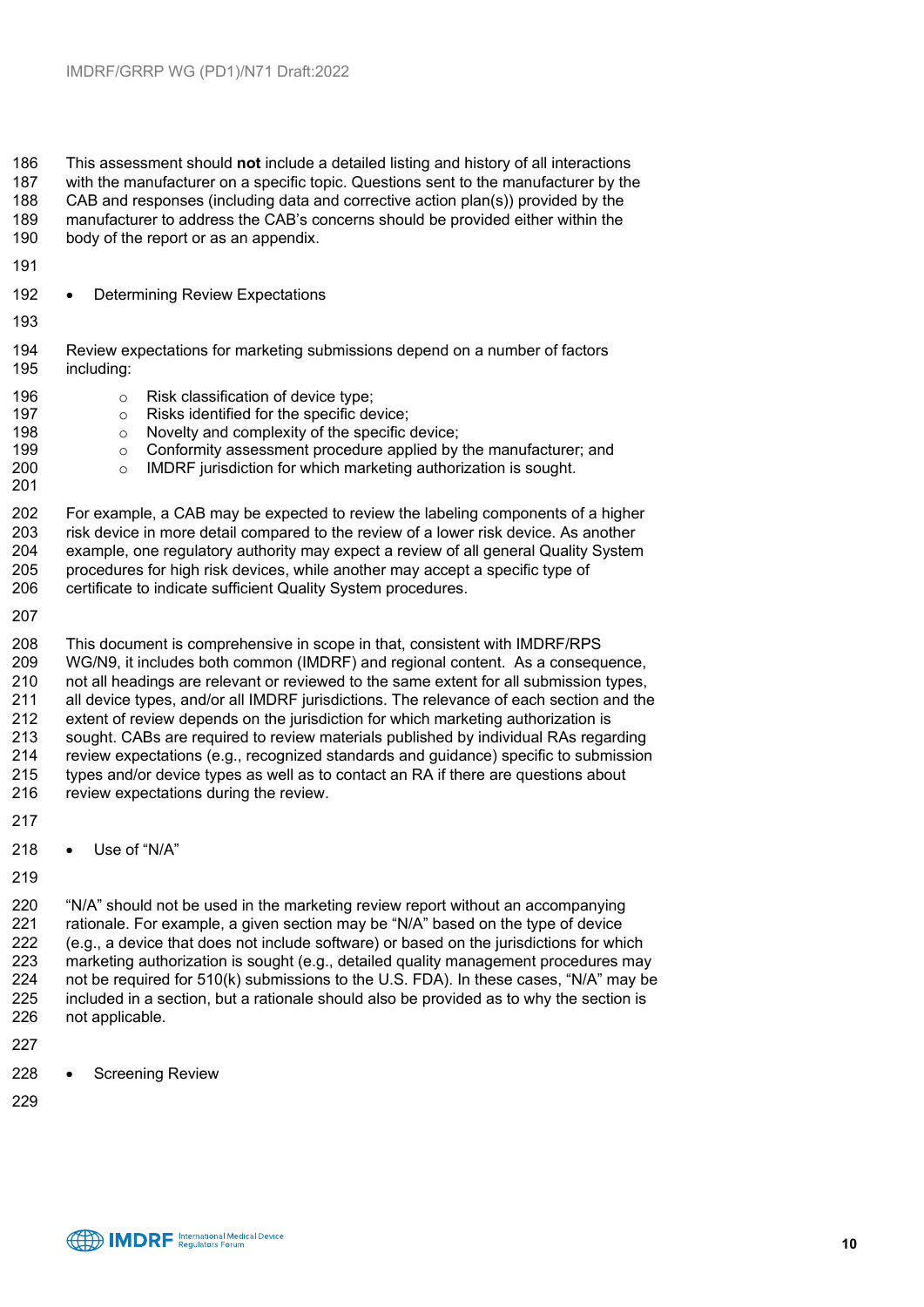230 Section 7.3 of IMDRF/GRRP WG/N59 indicates that a CAB performs a screening<br>231 review prior to evaluating the marketing submission. This report does not different review prior to evaluating the marketing submission. This report does not differentiate between a screening review and an evaluation. Instead, this report includes all information that a regulatory authority would expect to see from a CAB after a complete assessment of the marketing submission (including both screening and

evaluation).

### <span id="page-10-0"></span>**Chapter 0 Regulatory Review**

#### **0.1 Information about the Conformity Assessment Body**

 The report should include the name, full address, contact information, and any identification numbers relevant to the CAB performing the regulatory review. The report should also indicate the aspects of the CAB's scope of recognition that are relevant to the review conducted. The report should specifically confirm that the 242 CAB's scope of recognition at the time of the regulatory review was consistent with the 243 scope of the review conducted. scope of the review conducted.

#### **0.2 Scope of Regulatory Review**

245 The report should include a summary statement that specifically indicates the scope of requilatory review consistent with section 7.7.3(a) of IMDRF/GRRP WG/N59. At a 246 regulatory review consistent with section 7.7.3(a) of IMDRF/GRRP WG/N59. At a<br>247 minimum, the summary should include the device name, device type, manufacture 247 minimum, the summary should include the device name, device type, manufacturer<br>248 name. and iurisdictions for which marketing authorization is sought as well as name, and jurisdictions for which marketing authorization is sought as well as 249 indication of whether the submission is an initial submission or includes changes to a<br>250 model of the device already authorized for marketing. If the marketing submission model of the device already authorized for marketing. If the marketing submission includes many different models or configurations, the report should include a discussion as to whether the submission and its review outcome are representative of all of the devices included in the submission. For example, a clinical monitoring system might include a variety of features and configurations with differing levels of complexity and risk. The report should indicate with supporting rationale, which features and configurations are within the scope of the regulatory review.

 Information relevant to this section of the report may be found in the following sections of IMDRF/RPS WG/N9:

- 1.01 ("Cover Letter")
- 1.04 ("Application Form/Administrative Information")
- 1.05 ("Listing of Device(s)")
- 2.02 ("General Summary of Submission")

#### **0.3 Relevant Dates**

 The report should include the dates the submission was received by the CAB and the date the CAB completed their review.

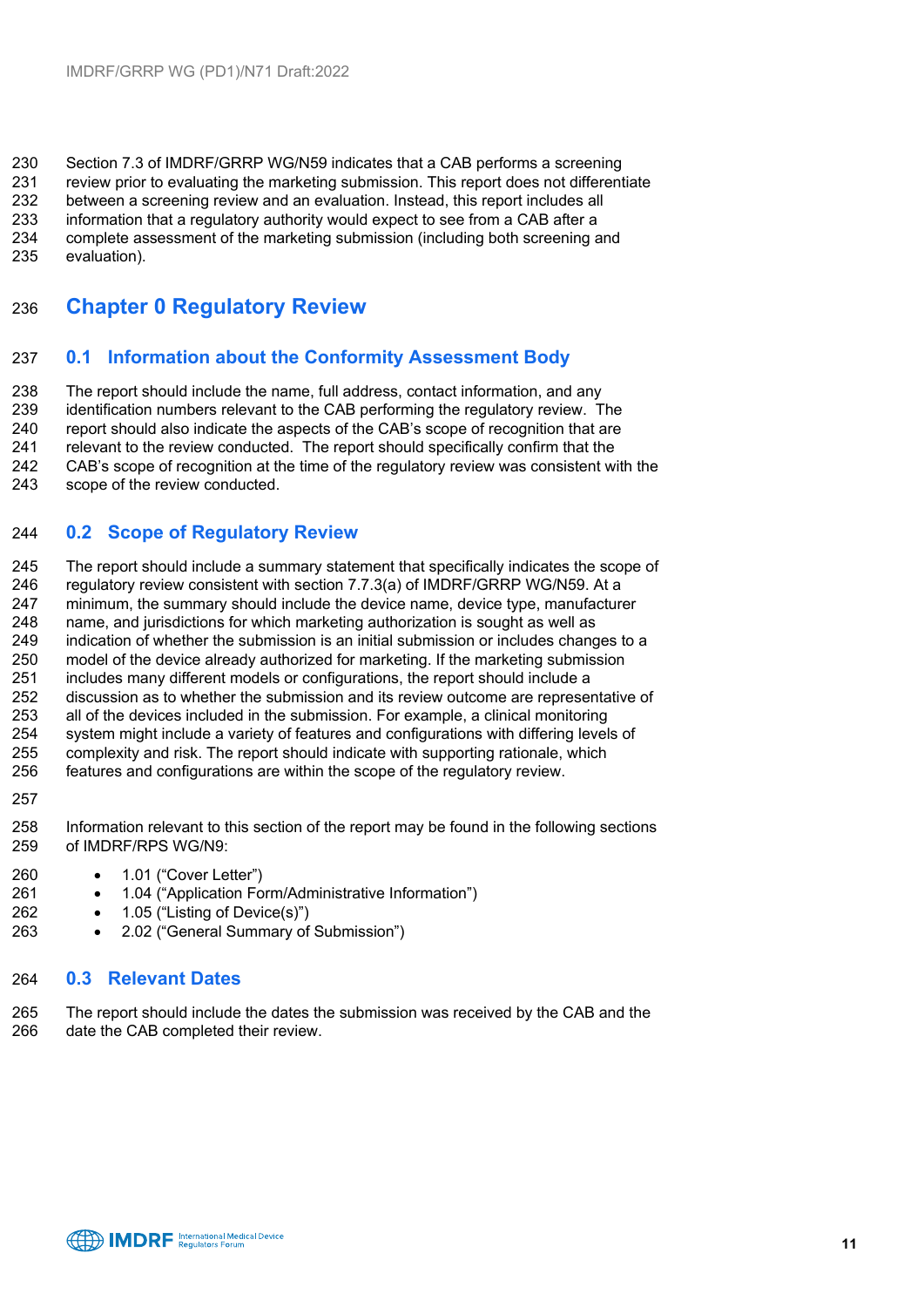#### **0.4 Recommendation**

 The report should include a certification and/or recommendation as to whether, based on the review of provided documentation, the device conforms or does not conform to all applicable Essential Principles and other regulatory requirements. Per section 7.7.3(a) of IMDRF/GRRP WG/N59, the certification and/or recommendation should include clear identification of the subject medical device and its use (scope of certification).

#### **0.5 Summary of Review**

 The report should include a high-level summary of the review including device name, indications for use, and highlights of the review. A detailed listing of history of interactions with the manufacturer should be included (as an appendix or within the body of the document) with the report. The report should also include, per section 279 7.7.3(a) of IMDRF/GRRP WGN59, a discussion of the review criteria used to assess<br>280 the regulatory submission. the regulatory submission.

 Comment should be provided regarding whether the Summary and Certifications for Premarket Submissions provided by the manufacturer are accurate and acceptable based on the requirements in IMDRF/RPS WG/N9 section 2.03.

#### **0.6 Review Team**

 The report should include a listing of the names, titles, and roles of each individual who assessed the file or provided signatory authority.

#### **0.7 External Consultations**

 The report should identify any consultations obtained during regulatory review from external resources, as defined in Section 6.2 of IMDRF/GRRP WG/N59 and Section 6.2.4 of IMDRF/GRRP WG/N61. The report should clearly indicate the rationale for 291 obtaining external consultation, the expertise of the external consultant, the<br>292 information provided to and received from the external consultant, and how 292 information provided to and received from the external consultant, and how the<br>293 external consultation impacted the overall regulatory review. For example, in the 293 external consultation impacted the overall regulatory review. For example, in the 294 course of reviewing a product that incorporates both medical device component( course of reviewing a product that incorporates both medical device component(s) and a medicinal/drug substance, a CAB may choose to obtain external consultation regarding the drug/medicinal substance in order to inform their review of the medical device component(s).

#### <span id="page-11-0"></span>**Chapter 1 Regional Administrative**

- **1.01 Cover Letter**
- **(A) Submission Type and Number**
- The report should include the type of submission submitted by the manufacturer.
- Refer to each specific regulator for applicable submission types.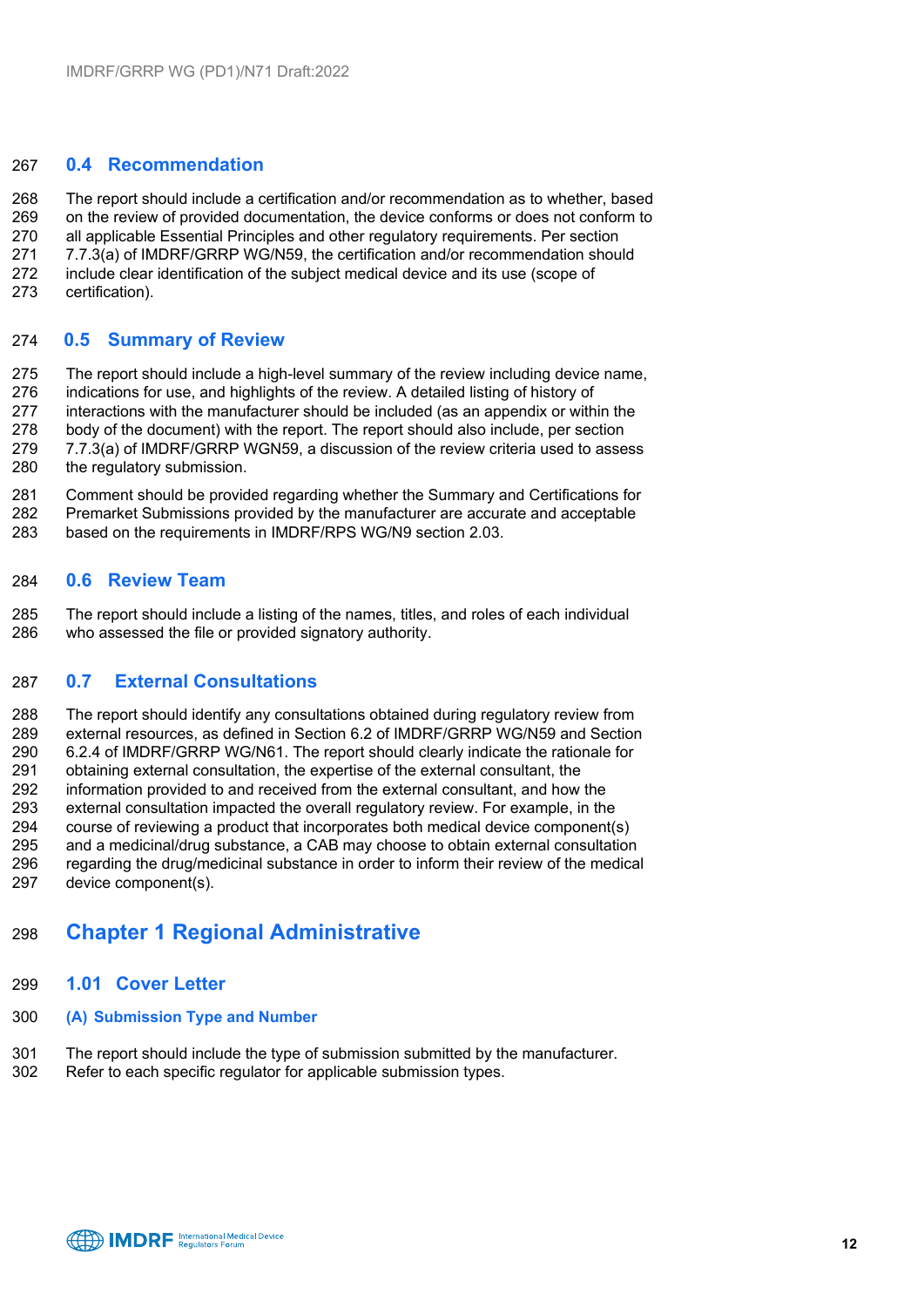- 303 If available, the report should also include the submission number for each identifying<br>304 iurisdiction. This information may not be available at the time of the CAB review given
- 304 jurisdiction. This information may not be available at the time of the CAB review given<br>305 that. in some iurisdictions, the CAB review precedes the review by the regulatory
- that, in some jurisdictions, the CAB review precedes the review by the regulatory authority and, therefore, assignment of a submission number by the regulatory
- authority. In these cases, the identifying number, if any, assigned by the CAB itself for
- tracking purposes should be provided for reference.
- Information relevant to this section of the report may also be found in IMDRF/RPS WG/N9 section 1.04 ("Application Form/Administrative Information").
- **(B) Device Classification and Identification Information**
- The report should include the device classification and any associated identifiers required for the applicable jurisdictions. Comment should be provided regarding the degree to which the information provided supports the proposed classification per section 7.4.2 of IMDRF/GRRP WG/N59.
- 
- Information relevant to this section of the report may also be found in section 1.04
- ("Application Form/Administrative Information").
- 
- **(C) Applicable Jurisdictions**
- The report should include the jurisdictions for which marketing authorization is sought.

#### **1.02 Submission Table of Contents**

 N/A- the report does not need to include the Table of Contents provided in the marketing submission.

#### **1.03 List of Terms/Acronyms**

 N/A- the report does not need to include the list of terms/acronyms provided in the marketing submission. However, the first time an acronym or term is used in the report, the definition should be provided.

#### **1.04 Application Form/Administrative Information**

- The report should include the name, full address, any identification numbers, and primary contact information for the applicant, manufacturer, authorized representative,
- etc. as required by the jurisdictions for which marketing authorization is sought.
- **1.05 Listing of Devices**
- The report should list all devices for which marketing authorization is sought.

#### **1.06 Quality Management System, Full Quality System or Other Regulatory Certificates**

- The report should indicate whether the applicable quality management system, full
- quality system, or other regulatory certificates were provided and acceptable based on
- the jurisdictions for which marketing authorization is sought.

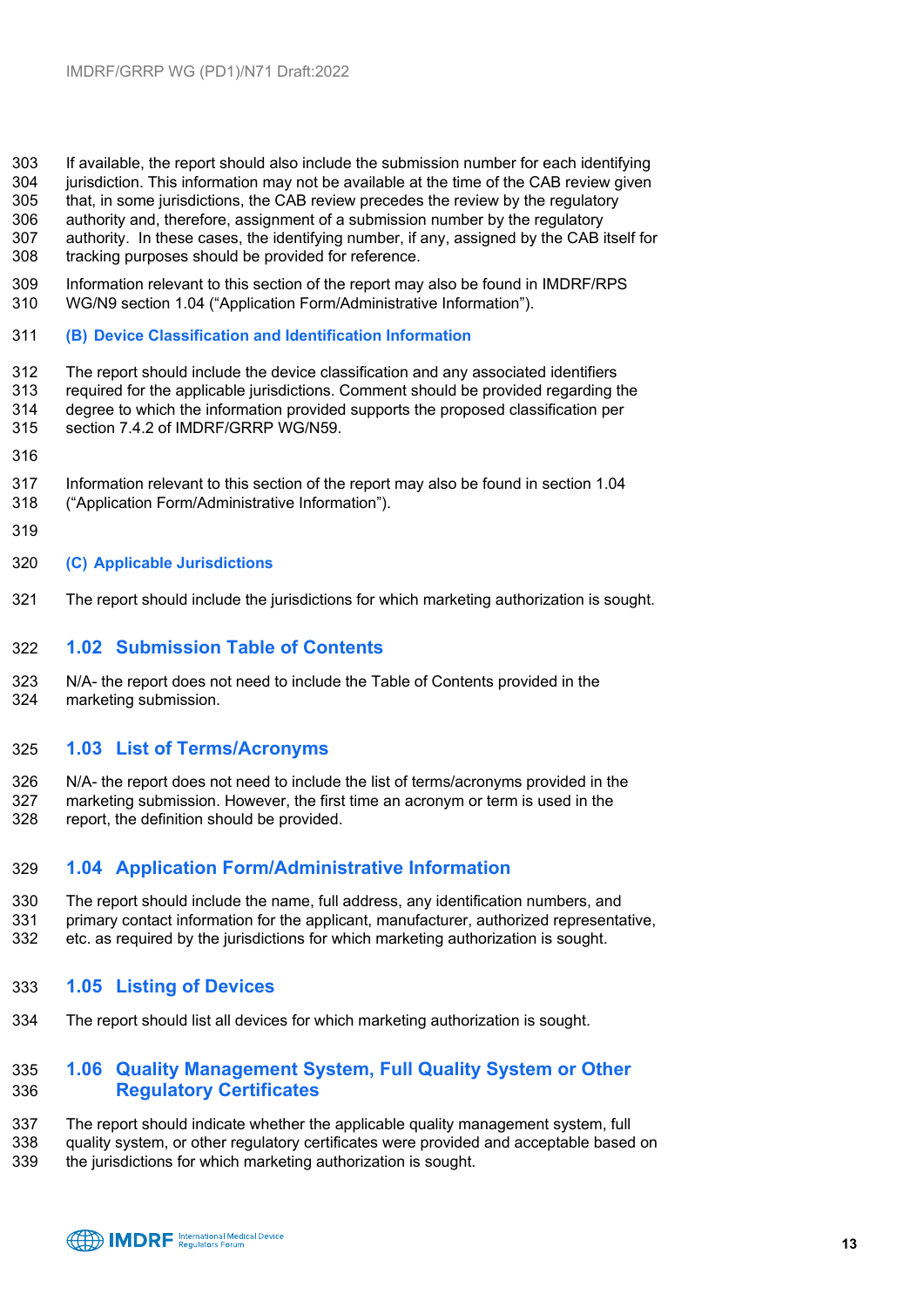#### 

- This section of the report should also list the name(s), location(s), and scope(s)/role(s)
- 342 of each manufacturing facility and/or supplier for the medical device, using the 343 relevant information provided in Chapter 6A of the marketing submission. The
- relevant information provided in Chapter 6A of the marketing submission. The report should also include a description of any relationship between facilities when there is
- more than one involved in the manufacturing process. Note that (per
- 
- GHTF/SG1/N055:2009, *Definition of the Terms Manufacturer, Authorized Representative, Distributor, and Importer*) a manufacturing facility includes locations
- with responsibility for design and/or manufacture.
- 

#### **1.07 Free Sale Certificate/Certificate of Marketing Authorization**

 The report should indicate whether and what free sale certificates/certificates of marketing authorization are available and from which regulatory jurisdiction(s).

#### **1.08 Expedited Review Documentation**

354 The report should indicate whether expedited review has been requested and/or<br>355 aranted by the CAB (see section 4.2.6 of IMDRF/GRRP WG/N59) and/or a regul granted by the CAB (see section 4.2.6 of IMDRF/GRRP WG/N59) and/or a regulatory authority and what associated supporting documentation was included.

#### **1.09 User Fees**

 N/A- User fee documentation review per this section is conducted by the regulatory authority, not by the CAB.

#### **1.10 Pre-Submission Correspondence and Previous Regulator Interactions**

 The report should include how previous regulator interactions informed the review of the submission. This includes both a summary of previous interactions as well as the impact on review considerations (e.g., if specific testing is expected for a particular jurisdiction based on feedback previously provided by that regulatory authority).

#### **1.11 Acceptance for Review Checklist**

 The report should indicate what acceptance for review checklist information was provided in the marketing submission, whether the information was acceptable, and how the information impacted the review conducted.

#### **1.12 Statements/Certifications/Declarations of Conformity**

- The report should indicate what statements/certifications/declarations of conformity
- were provided in the marketing submission, whether the information was acceptable, and how the information impacted the review conducted.

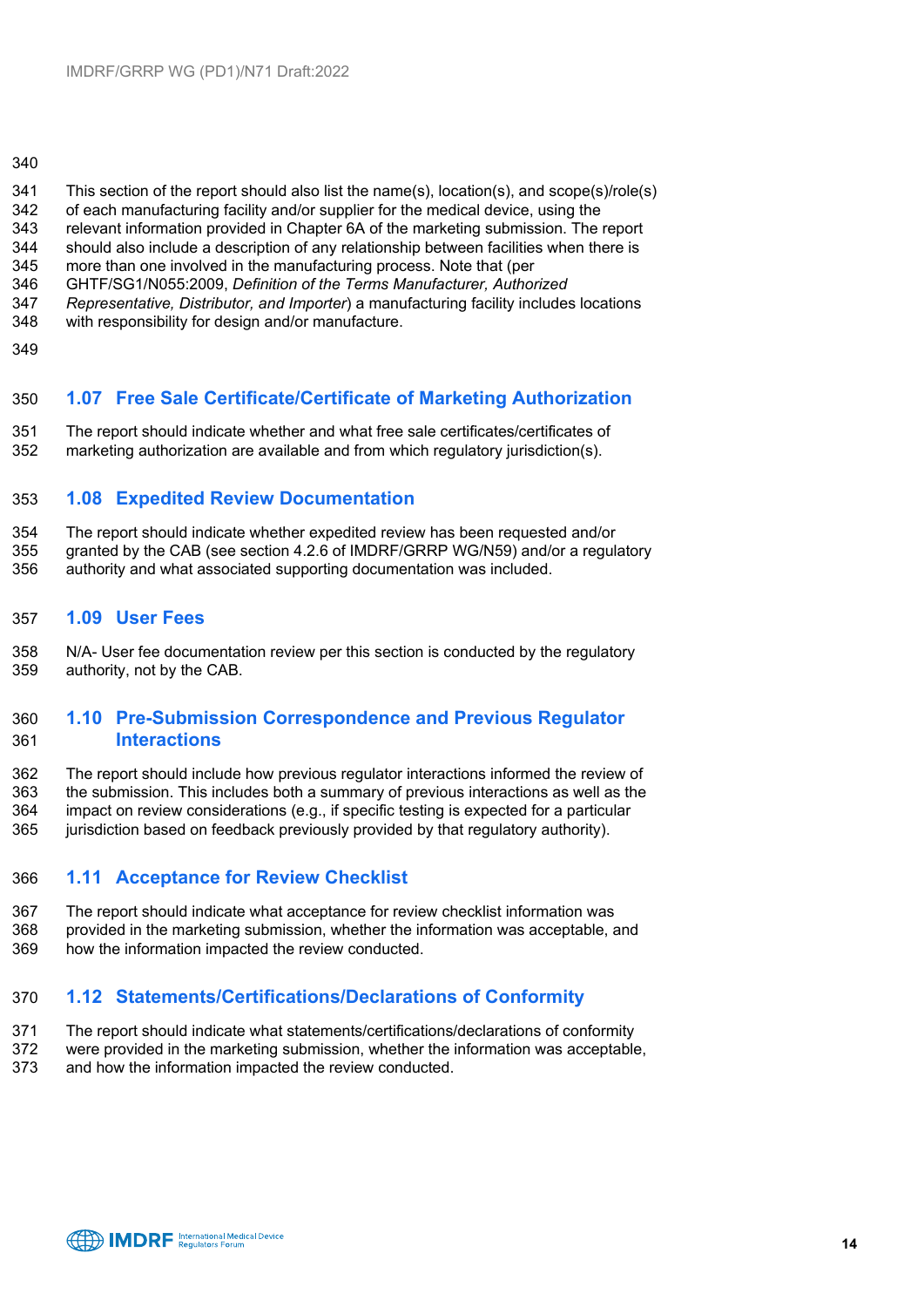#### **1.13 Letters of Reference**

 The report should include reference to any applications related to the subject submission (e.g., regional document references (e.g., Master Files) or predicate device applications). Any assessment in the remainder of the report should clearly indicate if comments and information are provided relative to the marketing submission or a referenced application and, if so, which referenced application. In addition, review of any referenced application is limited to the scope of the letter of reference provided by the manufacturer.

#### **1.14 Letters of Authorization**

 The report should indicate whether the applicable letters of authorization were provided based on the jurisdictions for which marketing authorization is sought.

#### **1.15 Other Regional Administrative Information**

 The report should include an assessment of any other non-clinical evidence provided in the marketing submission.

#### <span id="page-14-0"></span>**Chapter 2 Submission Context**

#### **2.01 Chapter Table of Contents**

 N/A- the report does not need to include the Chapter Table of Contents provided in the marketing submission.

#### **2.02 General Summary of Submission**

 N/A- information from this section, along with analysis of its acceptability and review conclusions, should be incorporated into the Scope and Summary of Regulatory Review sections in Chapter 0.

#### **2.03 Summary and Certifications for Premarket Submissions**

 The report should indicate whether the applicable summary and certifications for premarket submissions were provided and acceptable based on the jurisdictions for which marketing authorization is sought.

#### **2.04 Device Description**

 The report should include a summary description of the device, its principles of operation, packaging, history of development, and reference and comparison to similar and/or previous generations of device.

#### **2.05 Indications for Use and/or Intended Use, and Contraindications**

 The report should include the indications for use, intended use, intended use environment, intended patient population, intended users, and any contraindications for use. Per section 7.4.3 of IMDRF/GRRP WG/N59, the CAB should ensure that the marketing submission supports the proposed intended use of the medical device.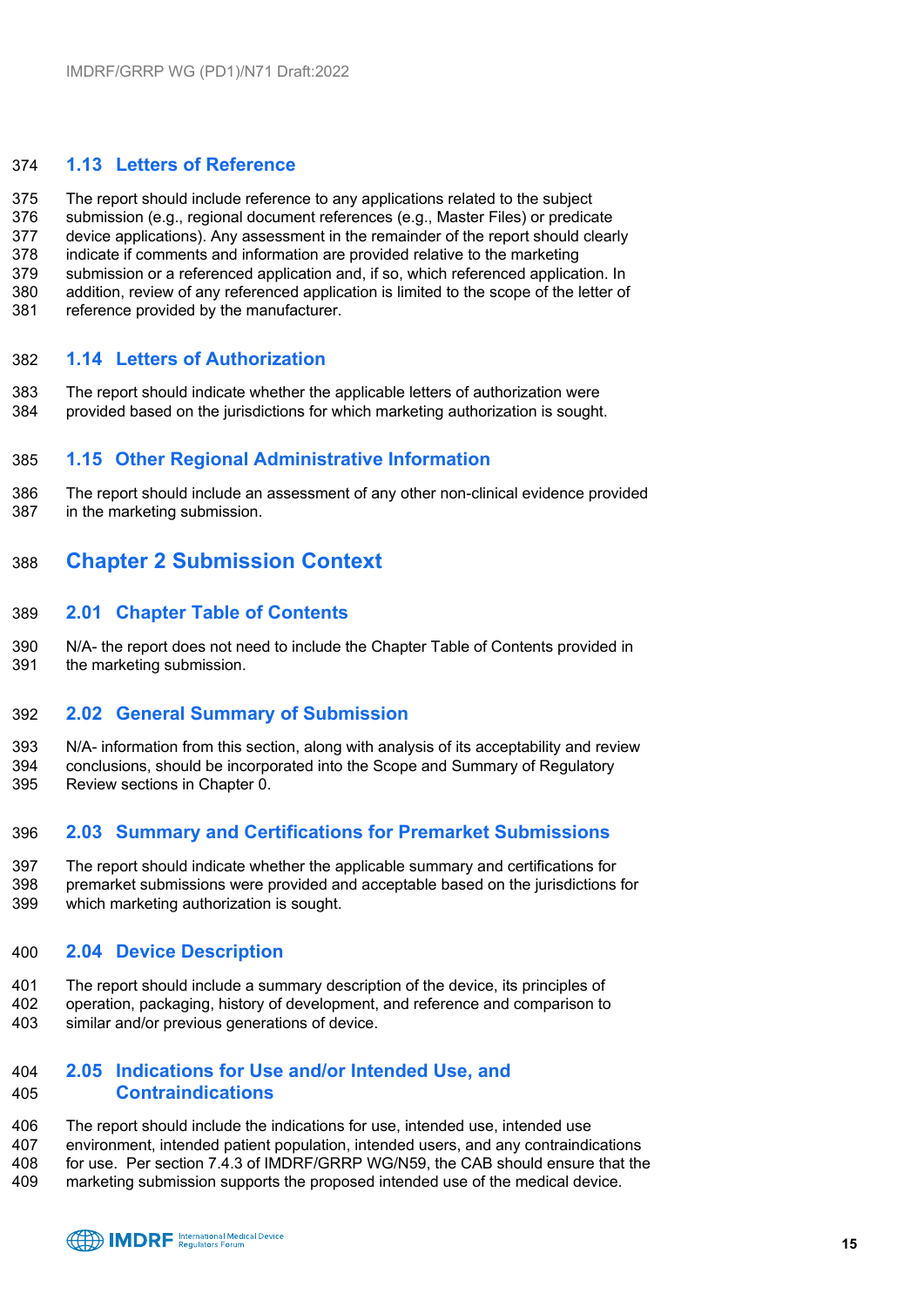#### **2.06 Global Market History**

 The report should include the global market history of the device including where the device is currently authorized to be marketed and the experience in those region(s) (e.g., any incidents and/or recalls). Distinction should be made between information provided by the manufacturer and obtained by CAB reviewer(s) during research of relevant regulator databases. Relevant regulatory databases should be consulted

- based on the jurisdiction for which marketing authorization is sought.
- 

Comment should be provided regarding whether the global marketing history raises

- any specific concerns for the regulatory review (e.g., previous recalls may result in
- need to ascertain whether specific failure modes have been mitigated).

#### **2.07 Other Submission Context Information**

422 The report should include an assessment of any other submission context information<br>423 Urovided in the marketing submission. provided in the marketing submission.

### <span id="page-15-0"></span>**Chapter 3 Non-Clinical Evidence**

#### **3.01 Chapter Table of Contents**

 N/A- the report does not need to include the Chapter Table of Contents provided in the marketing submission.

#### **3.02 Risk Management**

429 The report should include an assessment of the acceptability of the manufacturer's<br>430 Fisk management approach including an assessment of whether the risk managem risk management approach including an assessment of whether the risk management

plan was appropriate, whether all expected risks were appropriately identified and

mitigated, and whether the approach is consistent with relevant Essential Principles

(see Appendix A) and regulatory requirements. Per section 7.4.4 of IMDRF/GRRP

WG/N59, the results of an audit conducted as part of a marketing certification scheme

should be considered when the CAB conducts its review of the marketing submission.

437 Comment should be provided regarding whether the review of the risk management<br>438 activities raises any specific concerns for the regulatory review (e.g., risks mitigated 438 activities raises any specific concerns for the regulatory review (e.g., risks mitigated 439 with non-clinical studies require assessment of the specific methods and results of with non-clinical studies require assessment of the specific methods and results of

those studies).

### **3.03 Essential Principles (EP) Checklist**

 Per section 7.7.2 of IMDRF/GRRP WG/N59, the CAB should review the marketing submission with respect to the requirements of the relevant regulatory authority. To document this review, the report should include an assessment of the acceptability of the manufacturer's identification of applicable Essential Principles and regulatory

requirements as well as the methods used to demonstrate conformity to each.

Specific attention should be paid to any Essential Principle or regulatory requirement

- deemed not applicable by the manufacturer.
- 

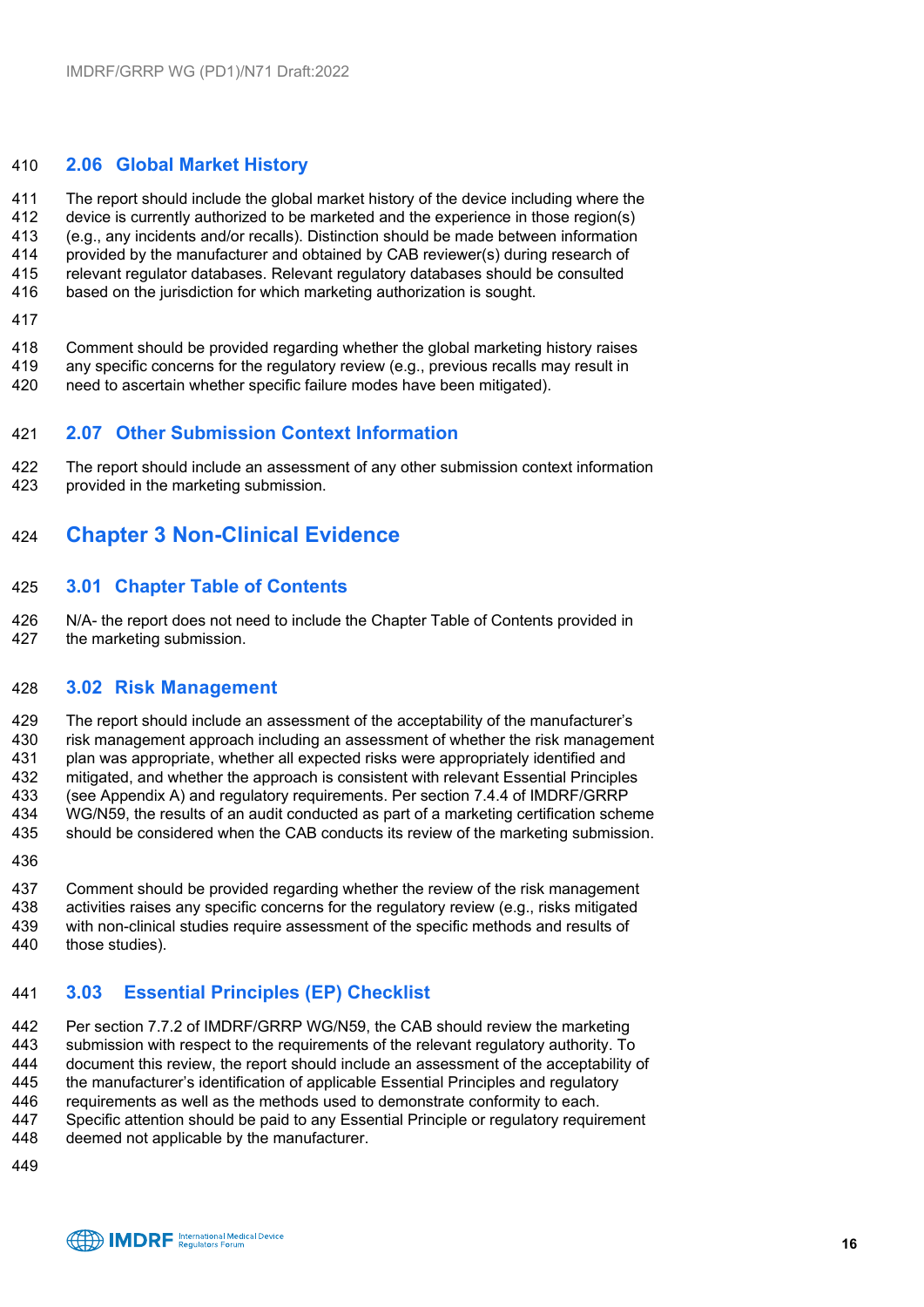Comment should be provided as to whether the review of the Essential Principles and

 regulatory requirements raises any specific concerns for the regulatory review (e.g., methods used to demonstrate conformity for each Essential Principle may indicate

need for particular review in other sections of the submission).

#### **3.04 Standards**

 The report should indicate the key standards and guidance documents used by the manufacturer to support their marketing submission. The report should also include the CAB's assessment of whether all appropriate standards and guidance documents were identified and used by the manufacturer in order to address the applicable regulatory requirements.

#### **3.05 Non-clinical Studies**

 Standards and state of the art guidance are valuable resources in determining whether appropriate non-clinical studies have been conducted and whether or not the evidence provided demonstrates conformity to the relevant Essential Principles and regulatory requirements. Regulatory authorities may provide information on the 465 standards recognized and state of the art guidance issued by jurisdiction. If available,<br>466 this information should be consulted and considered during review of information this information should be consulted and considered during review of information regarding non-clinical studies.

In some jurisdictions, the accreditation of the testing laboratory conducting the non-

 clinical study impacts the review of the study methods and results. Testing laboratory accreditation should be considered as appropriate for each jurisdiction.

#### **3.05.01Physical and Mechanical Characterization**

 The report should include an assessment of the evidence to support physical and mechanical characterization including whether or not the information provided

 demonstrates conformity with the relevant Essential Principles (see Appendix A) and regulatory requirements.

#### **3.05.02Chemical/Material Characterization**

 The report should include an assessment of the evidence to support chemical/material characterization including whether or not the information provided demonstrates conformity with the relevant Essential Principles (see Appendix A) and regulatory requirements.

#### **3.05.03Electrical Systems: Safety, Mechanical, and Environmental Protection and Electromagnetic Compatibility**

- The report should include an assessment of the evidence to support electrical
- systems including whether or not the information provided demonstrates conformity
- with the relevant Essential Principles (see Appendix A) and regulatory requirements.
-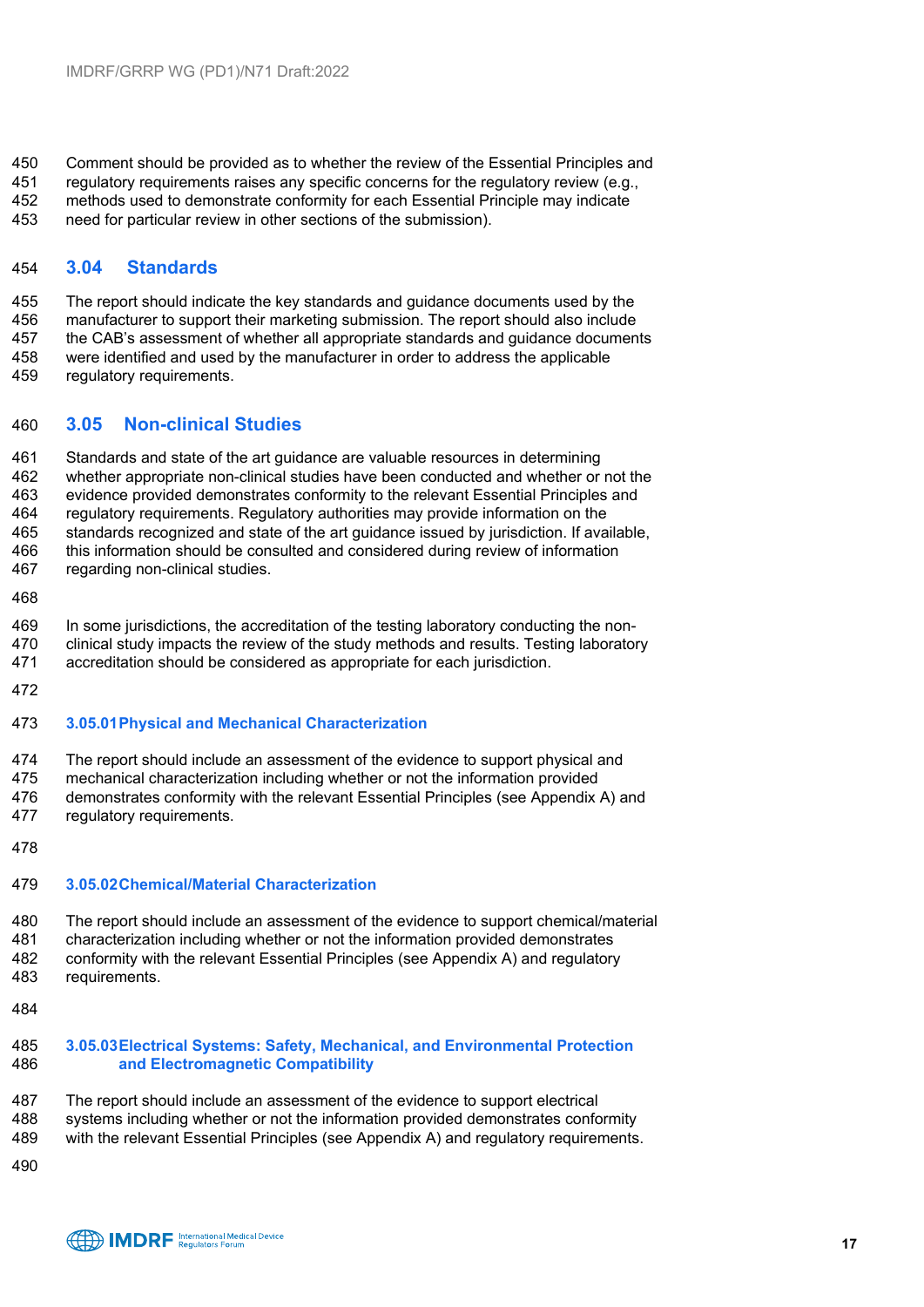#### 491 Note that review of testing to support Magnetic Resonance (MR) conditional labeling<br>492 and safety during anticipated conditions of use should be included in this section of and safety during anticipated conditions of use should be included in this section of

the report. This includes assessment of

#### 

- Magnetically induced displacement force • Magnetically induced torque • Extent of imaging artifacts • Radiofrequency (RF)-induced heating or heating induced by time-varying magnetic field gradients • Gradient-induced vibration • Gradient-induced extrinsic electrical potential • Rectification of RF pulses from MR exams **3.05.04Radiation Safety** The report should include an assessment of the studies to support radiation safety including whether or not the information provided demonstrates conformity with the relevant Essential Principles (see Appendix A) and regulatory requirements. **3.05.05Software/Firmware**
	- The report should include an assessment of the information provided to support the use of any software/firmware including whether or not the information demonstrates conformity with the relevant Essential Principles (see Appendix A) and regulatory
	- requirements. Note that this section includes review and assessment of
	-
	- Section 3.05.05.01 (software/firmware description),
	- Section 3.05.05.02 (hazard analysis),
	- Section 3.05.05.03 (software requirement specification),
	- Section 3.05.05.04 (architecture design chart),
	- Section 3.05.05.05 (software design specification),
	- Section 3.05.05.06 (traceability analysis),
	- Section 3.05.05.07 (software development environment description),
	- Section 3.05.05.08 (software verification and validation),
	- Section 3.05.05.09 (revision level history),
	- Section 3.05.05.10 (unresolved anomalies (bugs or defects)),
	- Section 3.05.05.11 (cybersecurity), and
	- Section 3.05.05.12 (interoperability).
	-

#### **3.05.06Biocompatibility and Toxicology Evaluation**

- The report should include an assessment of the evidence to support biocompatibility
- and assess toxicology including whether or not the information provided demonstrates conformity with the relevant Essential Principles (see Appendix A) and regulatory
- requirements.
- 

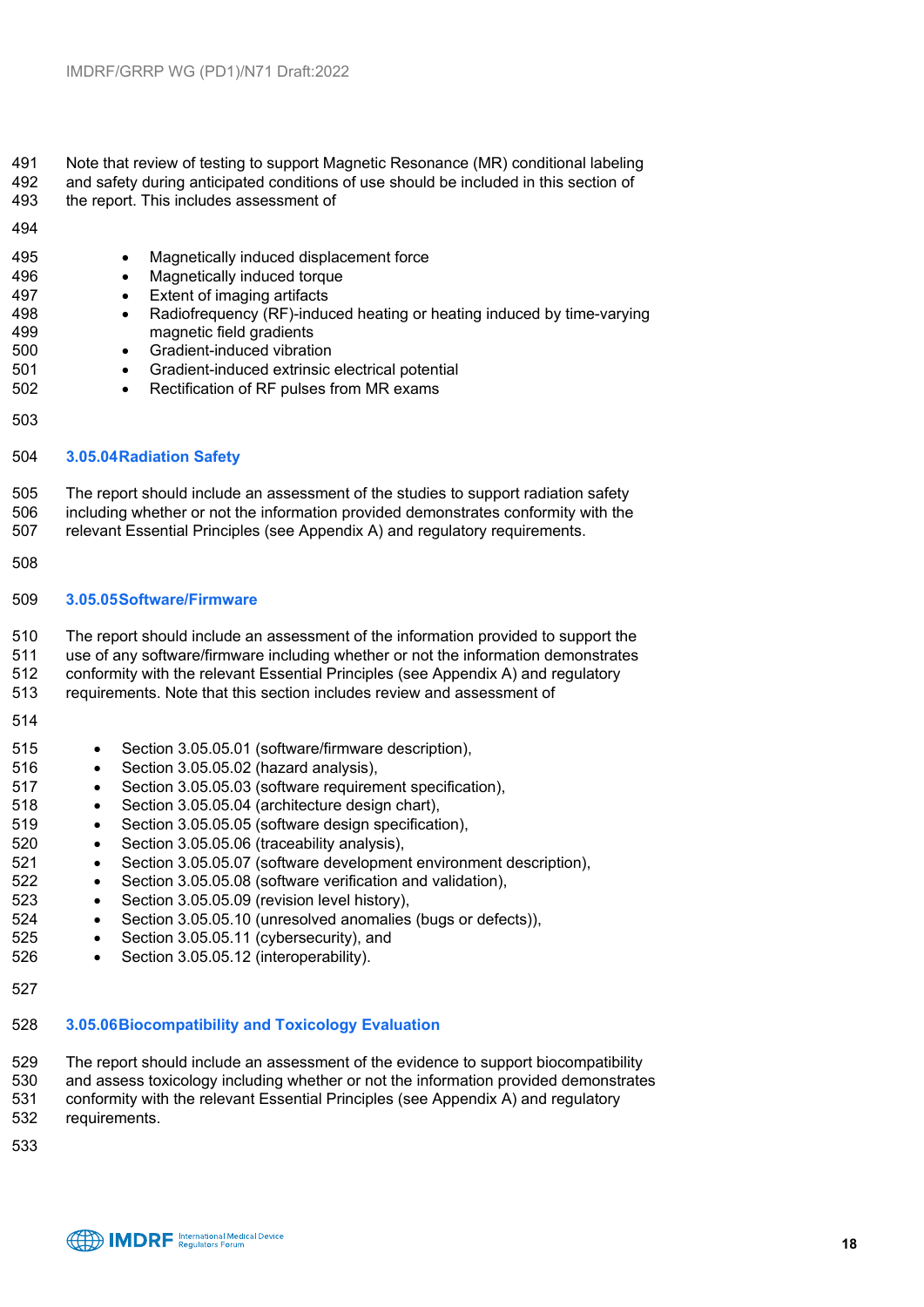#### **3.05.07Non-Material-Mediated Pyrogenicity**

 The report should include an assessment of the evidence to support pyrogenicity evaluation, such as endotoxin levels, including whether or not the information provided demonstrates conformity with the relevant Essential Principles (see Appendix A) and regulatory requirements.

#### **3.05.08Safety of Materials of Biological Origin**

 The report should include an assessment of the evaluations performed to demonstrate 542 the safety of materials of biological origin. This includes assessment of whether or not<br>543 the information provided demonstrates conformity with the relevant Essential

the information provided demonstrates conformity with the relevant Essential

Principles (see Appendix A) and regulatory requirements.

#### **3.05.09Sterilization Validation**

 The report should include an assessment of the evidence supporting sterility of the device including whether or not the information provided demonstrates conformity with the relevant Essential Principles (see Appendix A) and regulatory requirements. Note

- that this section includes review and assessment of
- 
- Section 3.05.09.01 (end-user sterilization),
- Section 3.05.09.02 (manufacturer sterilization validation),
- Section 3.05.09.03 (residual toxicity),
- Section 3.05.09.04 (cleaning and disinfection validation), and
- Section 3.05.09.05 (reprocessing of single use devices, validation data).
- 

#### **3.05.10 Animal Testing**

The report should include an assessment of the animal testing including whether or

- not the studies demonstrate conformity with the relevant Essential Principles (see Appendix A) and regulatory requirements.
- 

#### **3.05.11 Usability/Human Factors**

 The report should include an assessment of the studies assessing the instructions and/or device design relevant to the intended user in terms of impact of human behavior, abilities, limitations, and other characteristics on the ability of the device to perform as intended including whether or not the information provided demonstrates conformity with the relevant Essential Principles (see Appendix A) and regulatory requirements.

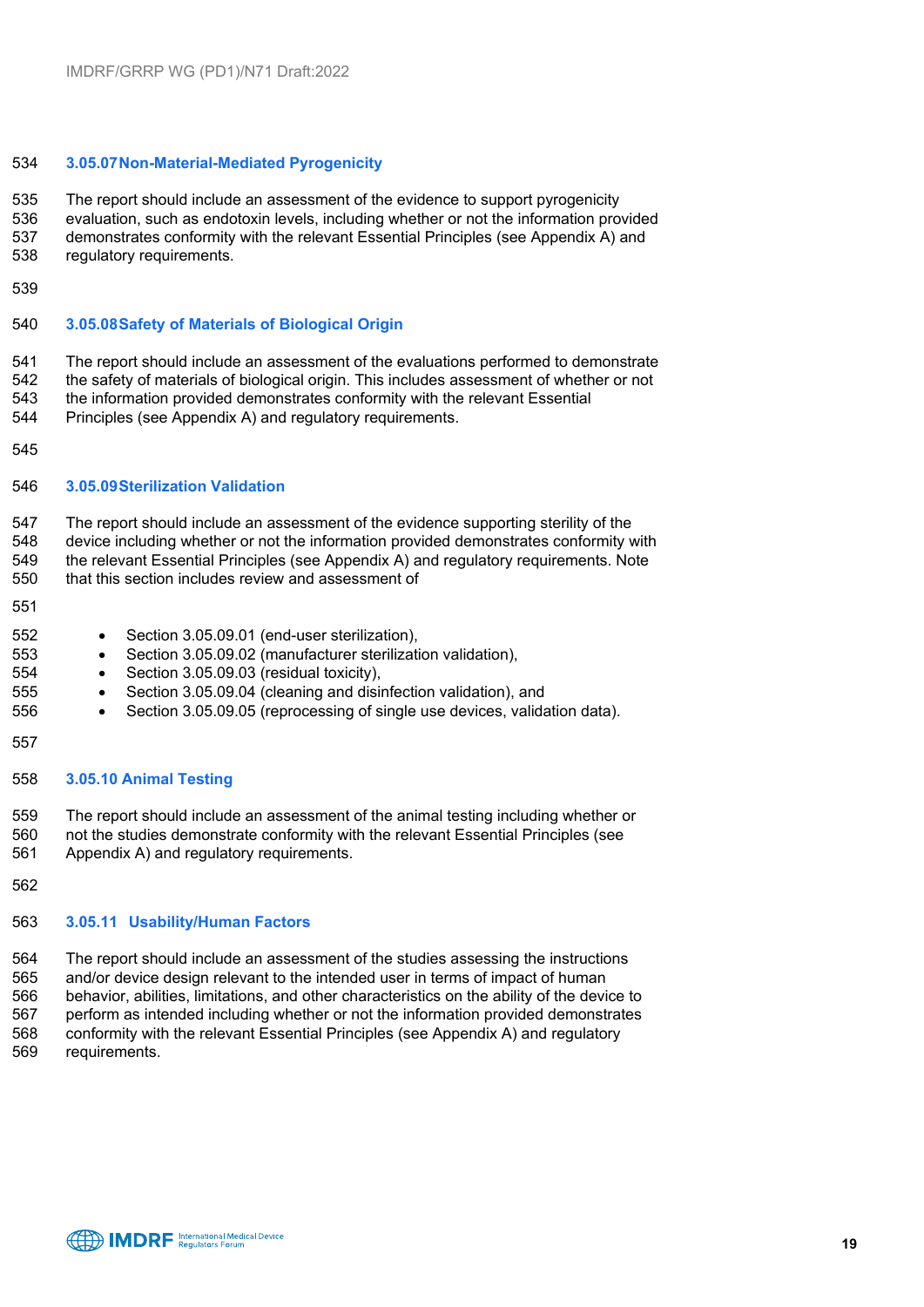#### **3.06 Non-clinical Bibliography**

The report should include a summary of the sources included in the non-clinical

bibliography. This includes an assessment of whether or not the sources provide

 information that demonstrates conformity with the relevant Essential Principles (see Appendix A) and regulatory requirements.

#### **3.07 Expiration Period and Packaging Validation**

 The report should include an assessment of the expiration period/shelf life and packaging validation studies including whether or not the results demonstrate conformity with the relevant Essential Principles (see Appendix A) and regulatory requirements. Note that this section includes review and assessment of

- 
- Section 3.07.01 (product stability), and
- Section 3.07.02 (packaging validation).

#### **3.08 Other Non-clinical Evidence**

 The report should include an assessment of any other non-clinical evidence provided in the marketing submission.

#### <span id="page-19-0"></span>**Chapter 4 Clinical Evidence**

#### **4.01 Chapter Table of Contents**

 N/A- the report does not need to include the Chapter Table of Contents provided in the marketing submission.

#### **4.02 Overall Clinical Evidence Summary**

 The report should include a summary and assessment of the clinical evidence provided to demonstrate conformity with the relevant Essential Principles (see Appendix A) and regulatory requirements. This includes any clinical studies (pre-594 and/or post-market) conducted by the manufacturer and/or results of a literature<br>595 review.

review

- Comment should be provided on whether the clinical evidence provided is
- representative of the device and indications for use subject in the submission as well as the qualifications of any persons involved in clinical evidence evaluation.

#### **4.03 Informed Consent Information**

 The report should indicate whether informed consent forms or any other information related to informed consent of patients was provided and acceptable based on the requirements for marketing authorization in the jurisdiction for which marketing authorization is sought.

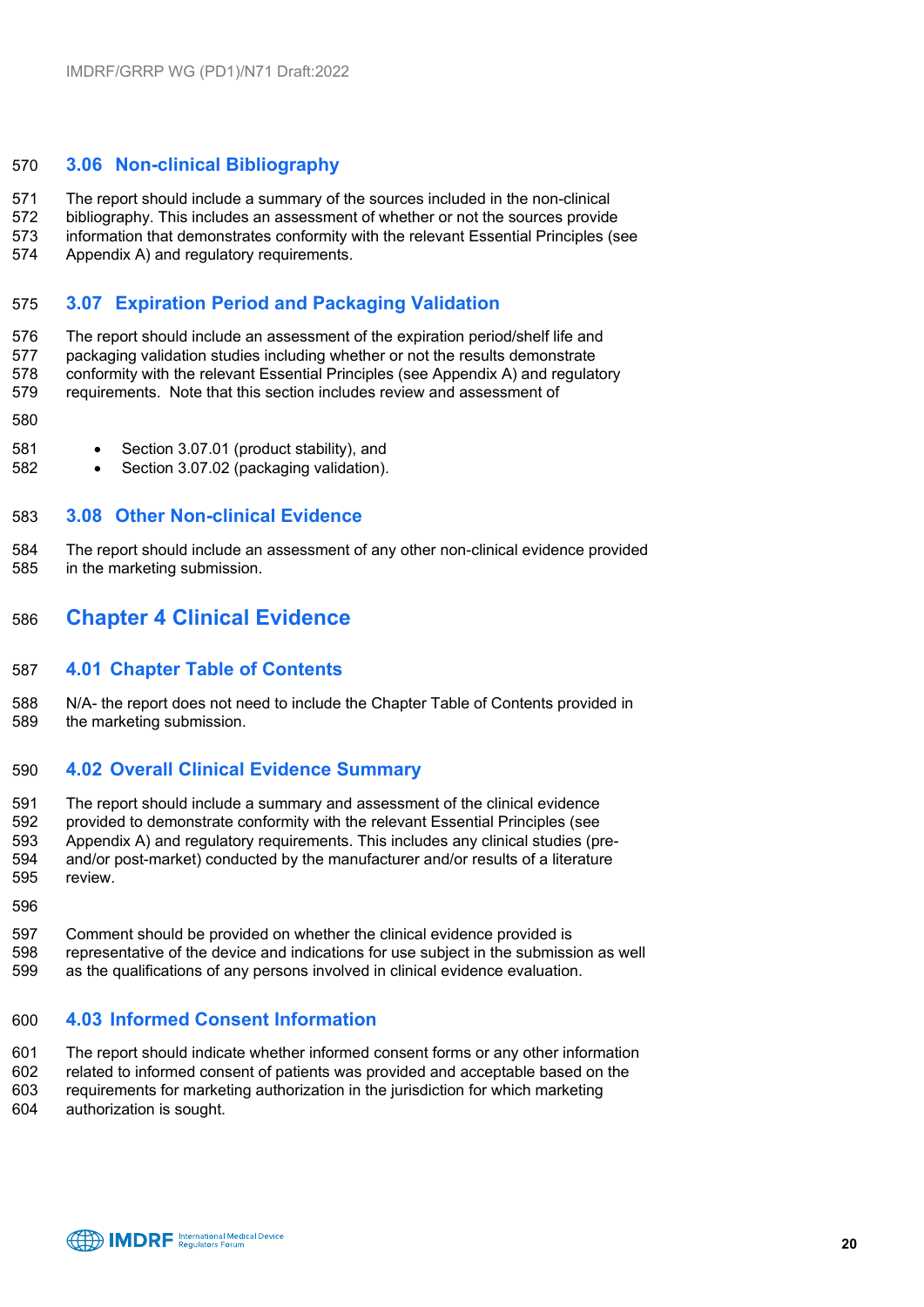#### **4.04 Investigators Sites and IRB Contact Information**

 The report should indicate whether investigator sites and IRB contact information were provided and acceptable based on the requirements for marketing authorization in the jurisdiction for which marketing authorization is sought.

#### **4.05 Other Clinical Evidence**

The report should include an assessment of any other clinical evidence provided in

the marketing submission.

### <span id="page-20-0"></span>**Chapter 5 Labeling and Promotional Material**

In addition to the regulatory requirements of a given jurisdiction, information regarding

- expectations for labeling may be found not only in IMDRF/GRRP WG/N47, but also
- the separate *Principles of Labelling for Medical Devices and IVD Medical Devices*
- IMDRF document (IMDRF/GRRP WG/N52). Specific attention should be paid to
- whether all product labeling (packaging, IFU, etc) is consistent with information (e.g.,
- 618 the methods and results from the non-clinical and clinical evidence) submitted in the 619 marketing submission. Note that advertising and promotional materials may be
- marketing submission. Note that advertising and promotional materials may be considered elements of labeling in some jurisdictions, but they are outside the scope
- of this document. Individual jurisdictions may have their own regulations or
- requirements regarding other labeling elements or advertising and promotional
- materials. If necessary, this section can also be used to discuss any observations
- related to jurisdiction-specific regulations or requirements involving other labeling
- elements or advertising and promotional materials.

#### **5.01 Chapter Table of Contents**

 N/A- the report does not need to include the Chapter Table of Contents provided in the marketing submission.

#### **5.02 Product/Package Labels**

- The report should include a description of the product/package labels materials
- provided by the manufacturer and an assessment of whether they are in conformance
- with the relevant Essential Principles (see Appendix A) and regulatory requirements.

#### **5.03 Package Insert/Instructions for Use**

- The report should include a description of the package insert/instructions for use
- provided by the manufacturer and an assessment of whether they are in conformance with the relevant Essential Principles (see Appendix A) and regulatory requirements.
- 

#### **5.04 E-Labeling**

 The report should include a description of the e-labeling provided by the manufacturer and an assessment of whether its format, availability, and change management are in conformance with regulatory requirements.

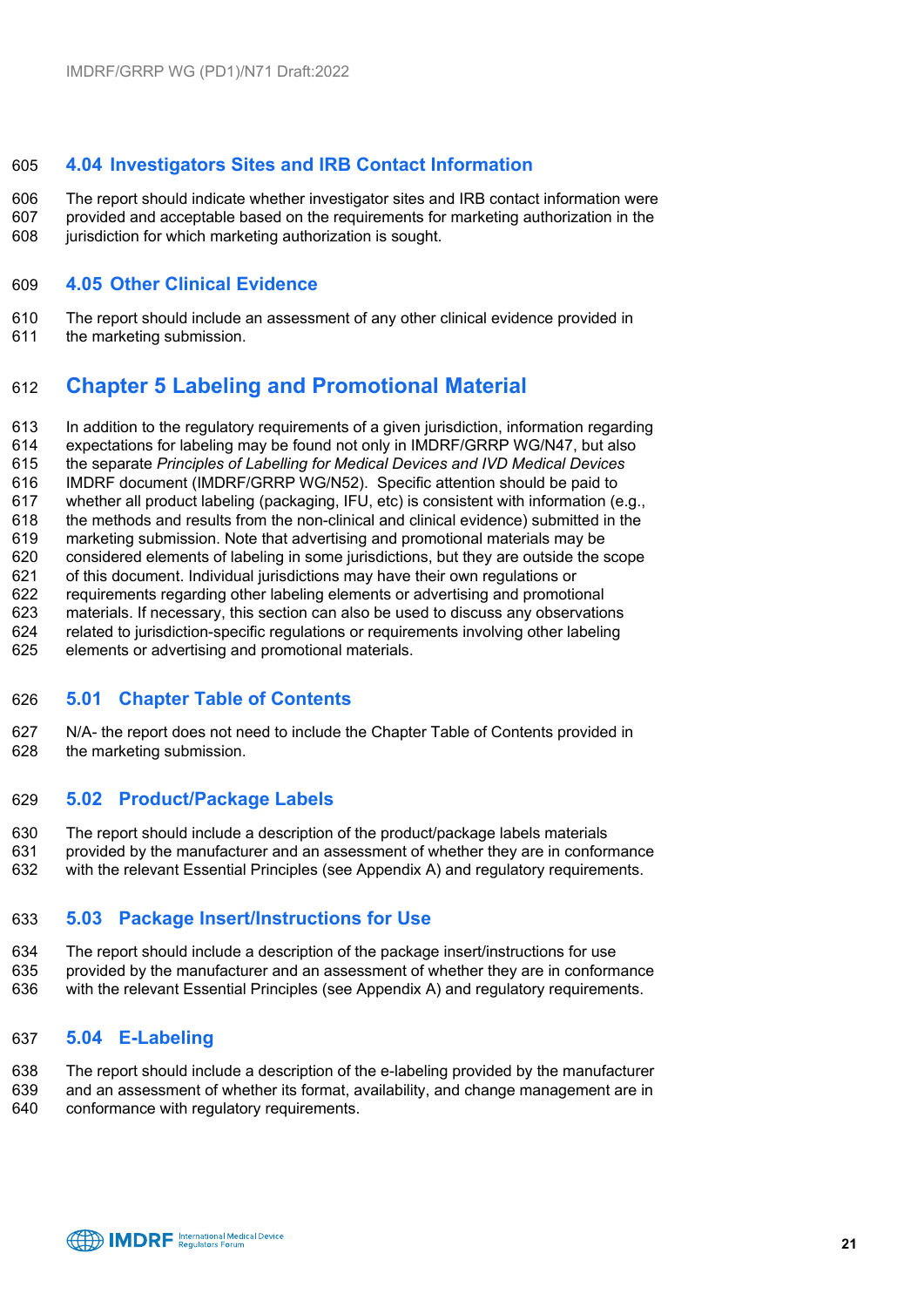#### **5.05 Physician Labeling**

 The report should include a description of the physician labeling provided by the manufacturer and an assessment of whether it is in conformance with the relevant

Essential Principles (see Appendix A) and regulatory requirements.

#### **5.06 Patient Labeling**

 The report should include a description of the patient labeling provided by the manufacturer and an assessment of whether it is in conformance with the relevant Essential Principles (see Appendix A) and regulatory requirements. Specific attention should be paid to whether the materials can be easily comprehended and correctly used by the user (see Section 3.05.11), particularly for devices intended to be used by lay users and not physicians.

#### **5.07 Technical and/or Operators Manual**

 The report should include a description of the technical and/or operators manual provided by the manufacturer and an assessment of whether it is in conformance with the relevant Essential Principles (see Appendix A) and regulatory requirements.

#### **5.08 Patient File Stickers/Cards and Implant Registration Cards**

 The report should include a description of the patient file stickers/cards and implant registration cards provided by the manufacturer and an assessment of whether they are in conformance with the relevant Essential Principles (see Appendix A) and regulatory requirements.

#### **5.09 Product Brochures**

 The report should include a description of the product brochures provided by the manufacturer and an assessment of whether they are in conformance with the relevant Essential Principles (see Appendix A) and regulatory requirements. Specific attention should be paid to whether the materials can be easily comprehended and correctly used by the user (see Section 3.05.11), particularly for devices intended to be used by lay users and not physicians, and as to whether the claims are consistent with the indications for use and information provided in the marketing submission.

#### **5.10 Other Labeling**

- The report should include an assessment of any other labeling provided in the
- marketing submission.

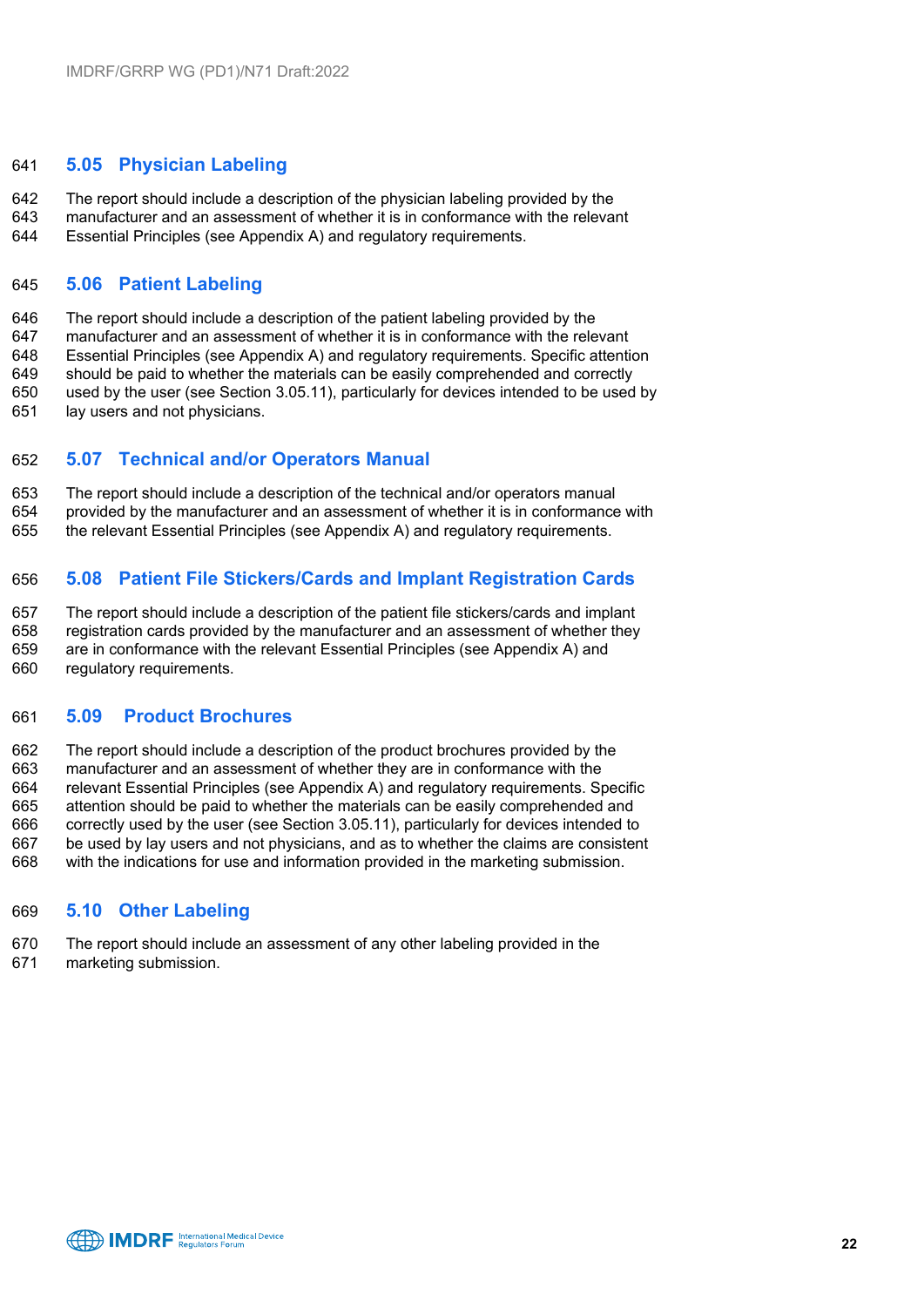### <span id="page-22-0"></span> **Chapter 6A Quality Management System Procedures and Chapter 6B Quality Management System Device Specific Information**

 The report should include a summary and assessment of quality management system procedures and device specific information provided in the marketing submission including whether the procedures and information conform to relevant Essential Principles (see Appendix A) and regulatory requirements. At a minimum, the report should include a summary of overall manufacturing methods as well as a listing of the 680 addresses and contact information as well as roles of all sites where the device or its<br>681 components are manufactured. The report should include an assessment of whether components are manufactured. The report should include an assessment of whether the information provided is acceptable or raises any concerns regarding other aspects of the regulatory review.

- 
- Note that per IMDRF/GRRP WG/N59:
- 
- 687 Section 7.4.4: "If the CAB conducted an audit or receives the results of an<br>688  **• • audit as part of the marketing certification scheme**, the CAB shall ensure the 688 audit as part of the marketing certification scheme, the CAB shall ensure that 689 the audit results support the marketing submission."
- 690 Section 7.5.1: "If the relevant Regulatory Authority requires QMS/GMP<br>691 certification prior to marketing and an audit was not part of the CAB's certification prior to marketing and an audit was not part of the CAB's evaluation, the CAB shall ensure that the manufacturer holds appropriate QMS/GMP certification relevant to the medical device under review."
- 

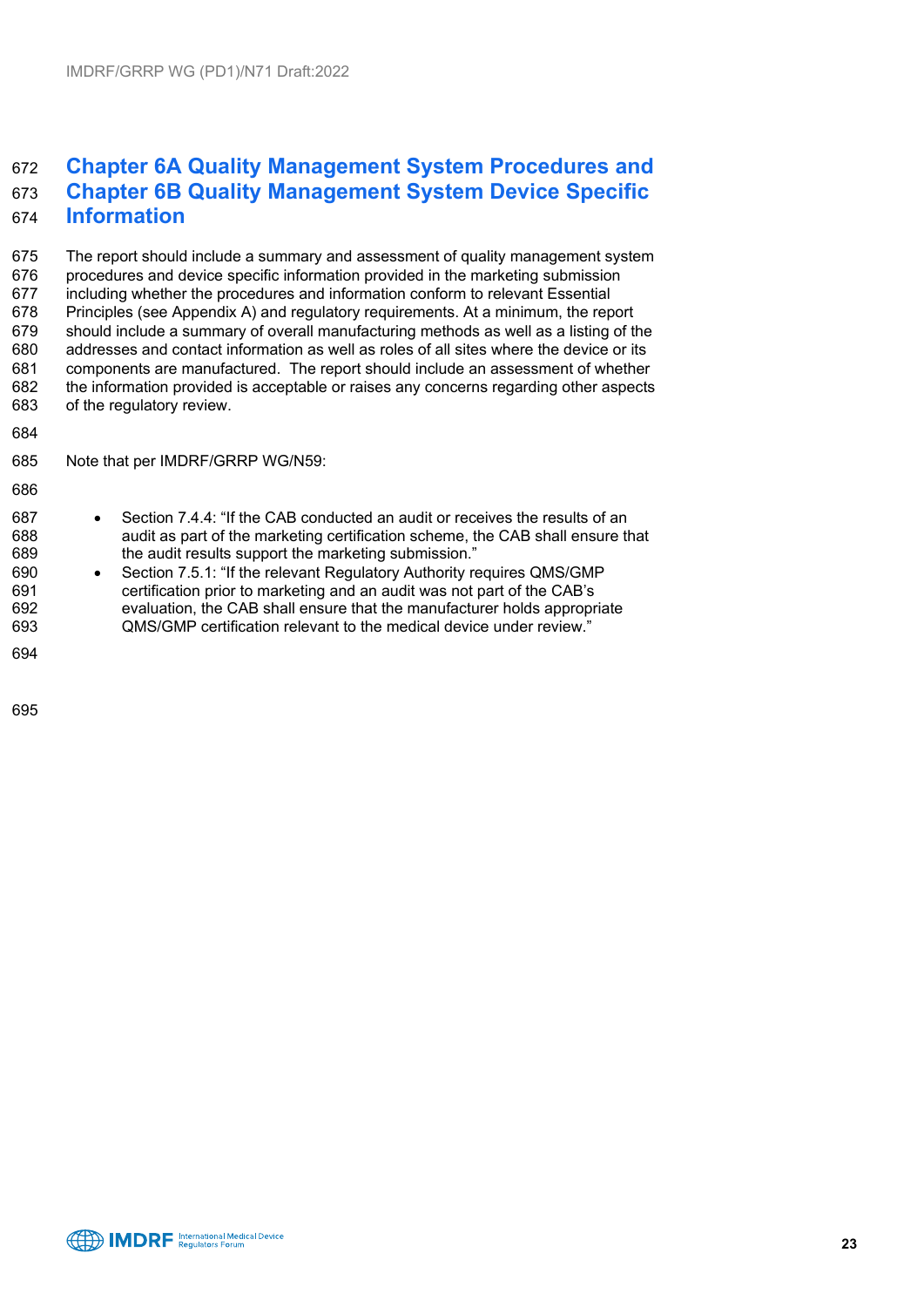# <span id="page-23-0"></span><sup>696</sup> **Appendix A**

### <span id="page-23-1"></span>697 **Mapping of CAB Marketing Review Report Sections to**  698 **the Essential Principles of Safety and Performance**

699 The below table indicates which Essential Principles of Safety and Performance as 700 established in IMDRF/GRRP WG/N47 are primarily reviewed in which sections of the 701 CAB marketing review report. CAB marketing review report. 702 703 This list is not all inclusive in that Essential Principles may be evaluated in more than<br>704 one section. For brevity, only the primary Essential Principles are listed. For example.

 one section. For brevity, only the primary Essential Principles are listed. For example, a discussion of whether or not conformity has been demonstrated relative to Essential Principle 5.1.5 regarding elimination or reduction of risks related to use may be reviewed and discussed within any or all of the below CAB marketing review report sections:

- 709
- 710 4.7 ("Information about Essential Principles and Regulatory Requirements")
- 711 4.8 ("Information about Risk Management")
- 712 4.9 (J) ("Animal Testing")
- 713 4.9 (K) ("Usability/Human Factors")
- 714 4.10 ("Information about Clinical Evidence")
- 715 4.11 ("Information about Labeling")
- 716

717 The table, however, only lists Essential Principle 5.1.5 as being primarily reviewed 718 within section 4.8 of the CAB marketing review report. Where no primary section could<br>719 be identified for review of an Essential Principles, the Essential Principle is listed as 719 be identified for review of an Essential Principles, the Essential Principle is listed as<br>720 being reviewed in all sections (i.e., by reviewing the totality of data provided by the being reviewed in all sections (i.e., by reviewing the totality of data provided by the 721 manufacturer).

- 722
- 723

| <b>CAB Marketing Review</b><br><b>Report Section</b> | <b>Essential</b><br><b>Principle</b> |
|------------------------------------------------------|--------------------------------------|
| All - Totality of Review                             | 5.1.1                                |
|                                                      | 5.1.6                                |
|                                                      | 5.1.9                                |
|                                                      | 5.5.1                                |
|                                                      | 5.5.2                                |
|                                                      | 5.5.5                                |
|                                                      | 5.5.8                                |
|                                                      | 5.9.1                                |

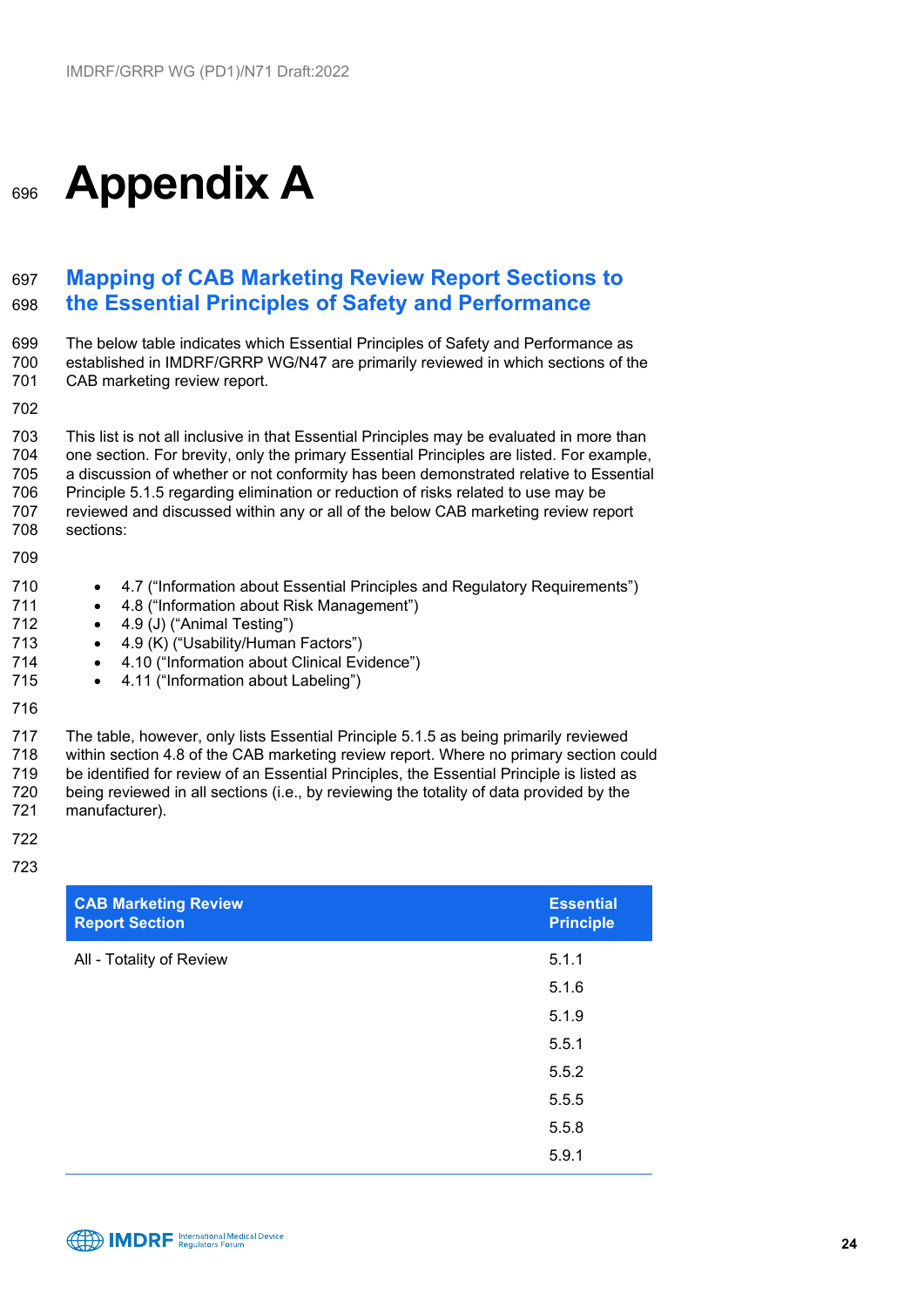| <b>CAB Marketing Review</b><br><b>Report Section</b> |                                                                                                                           | <b>Essential</b><br><b>Principle</b>                                                                                     |
|------------------------------------------------------|---------------------------------------------------------------------------------------------------------------------------|--------------------------------------------------------------------------------------------------------------------------|
|                                                      |                                                                                                                           | 6.1.2<br>6.5.1                                                                                                           |
| Chapter 0 Regulatory<br><b>Review</b>                |                                                                                                                           | None                                                                                                                     |
| Chapter 1 Regional<br>Administrative                 |                                                                                                                           | None                                                                                                                     |
| <b>Chapter 2 Submission</b><br>Context               |                                                                                                                           | <b>None</b>                                                                                                              |
| Chapter 3 Non-Clinical<br>Evidence                   |                                                                                                                           |                                                                                                                          |
|                                                      | 3.01 Chapter Table of Contents                                                                                            | None                                                                                                                     |
|                                                      | 3.02 Risk Management<br>3.03 Essential Principles (EP)<br><b>Checklist</b><br>3.04 Standards<br>3.05 Non-clinical Studies | 5.1.2<br>5.1.3<br>5.1.4<br>5.1.5<br>5.5.4<br>5.5.6<br>5.7.1<br>6.3.1<br>All<br>All<br>Refer to<br>specific<br>subsection |
|                                                      | 3.05.01 Physical and Mechanical<br>Characterization<br>3.05.02 Chemical/Material                                          | 5.3.1<br>5.3.4<br>5.3.1                                                                                                  |
|                                                      | Characterization                                                                                                          |                                                                                                                          |
|                                                      | 3.05.03 Electrical Systems: Safety,<br>Mechanical, and Environmental<br>Protection and Electromagnetic<br>Compatibility   | 5.3.1<br>5.5.3<br>5.6.1<br>5.6.2                                                                                         |
|                                                      |                                                                                                                           | 5.6.3                                                                                                                    |

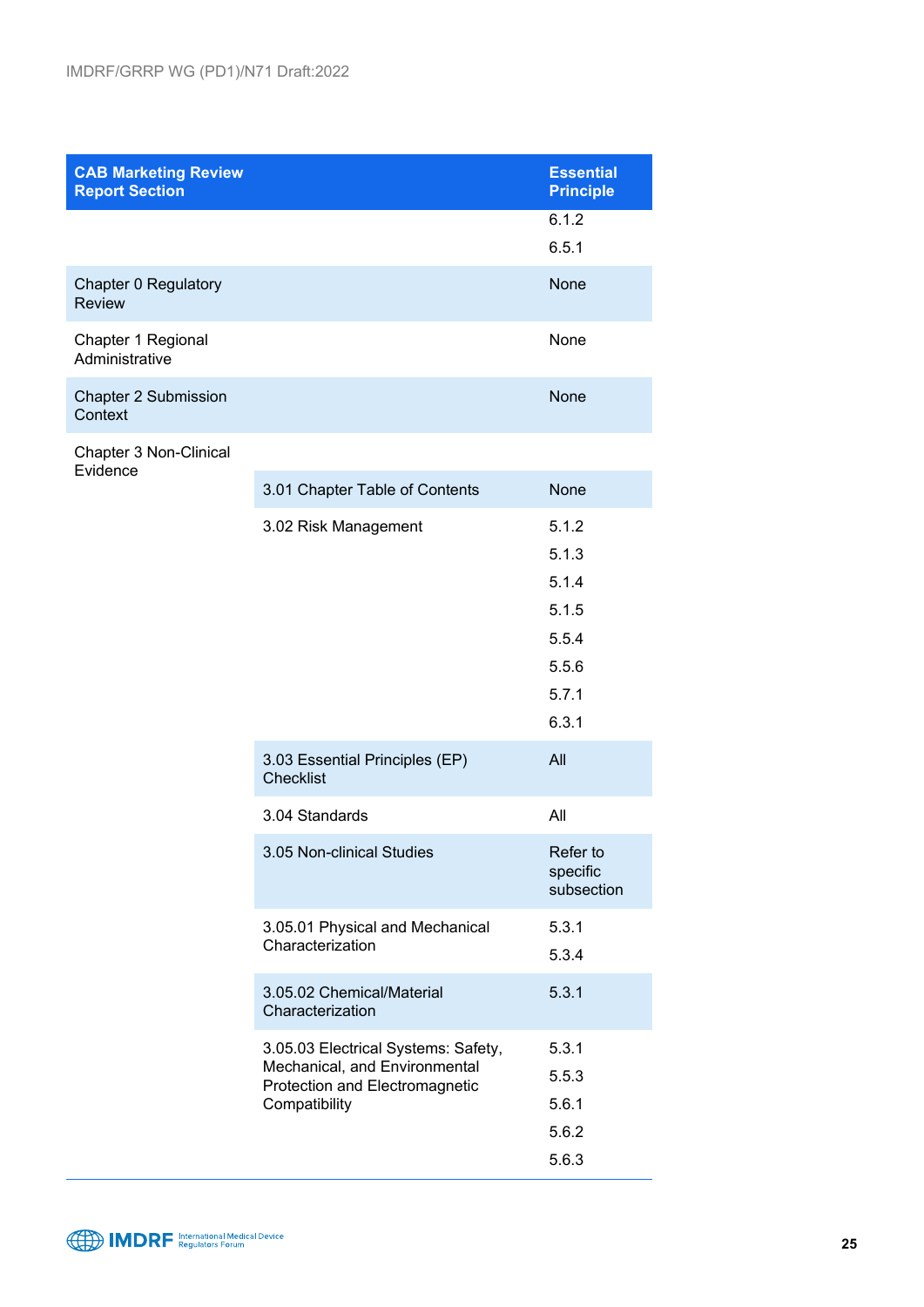| <b>CAB Marketing Review</b><br><b>Report Section</b> |                                                              | <b>Essential</b><br><b>Principle</b>                                       |
|------------------------------------------------------|--------------------------------------------------------------|----------------------------------------------------------------------------|
|                                                      |                                                              | 5.6.4<br>5.6.5<br>5.7.2<br>5.7.3<br>5.7.4<br>5.7.5<br>5.7.6<br>5.7.7       |
|                                                      | 3.05.04 Radiation Safety                                     | 5.11.1<br>5.11.2<br>5.11.3<br>5.11.4<br>5.11.5<br>5.11.6<br>6.2.1<br>6.2.2 |
|                                                      | 3.05.05 Software/Firmware                                    | 5.8.1<br>5.8.2<br>5.8.3<br>5.8.4<br>5.8.5                                  |
|                                                      | 3.05.06 Biocompatibility and<br><b>Toxicology Evaluation</b> | 5.3.1<br>5.3.2<br>5.3.3<br>6.1.1<br>6.1.3                                  |
|                                                      | 3.05.07 Non-Material-Mediated<br>Pyrogenicity                | 5.3.1<br>5.3.2<br>5.3.3                                                    |
|                                                      | 3.05.08 Safety of Materials of<br><b>Biological Origin</b>   | 5.13.1<br>5.13.2<br>5.13.3                                                 |
|                                                      | 3.05.09 Sterilization Validation                             | 5.1.7                                                                      |

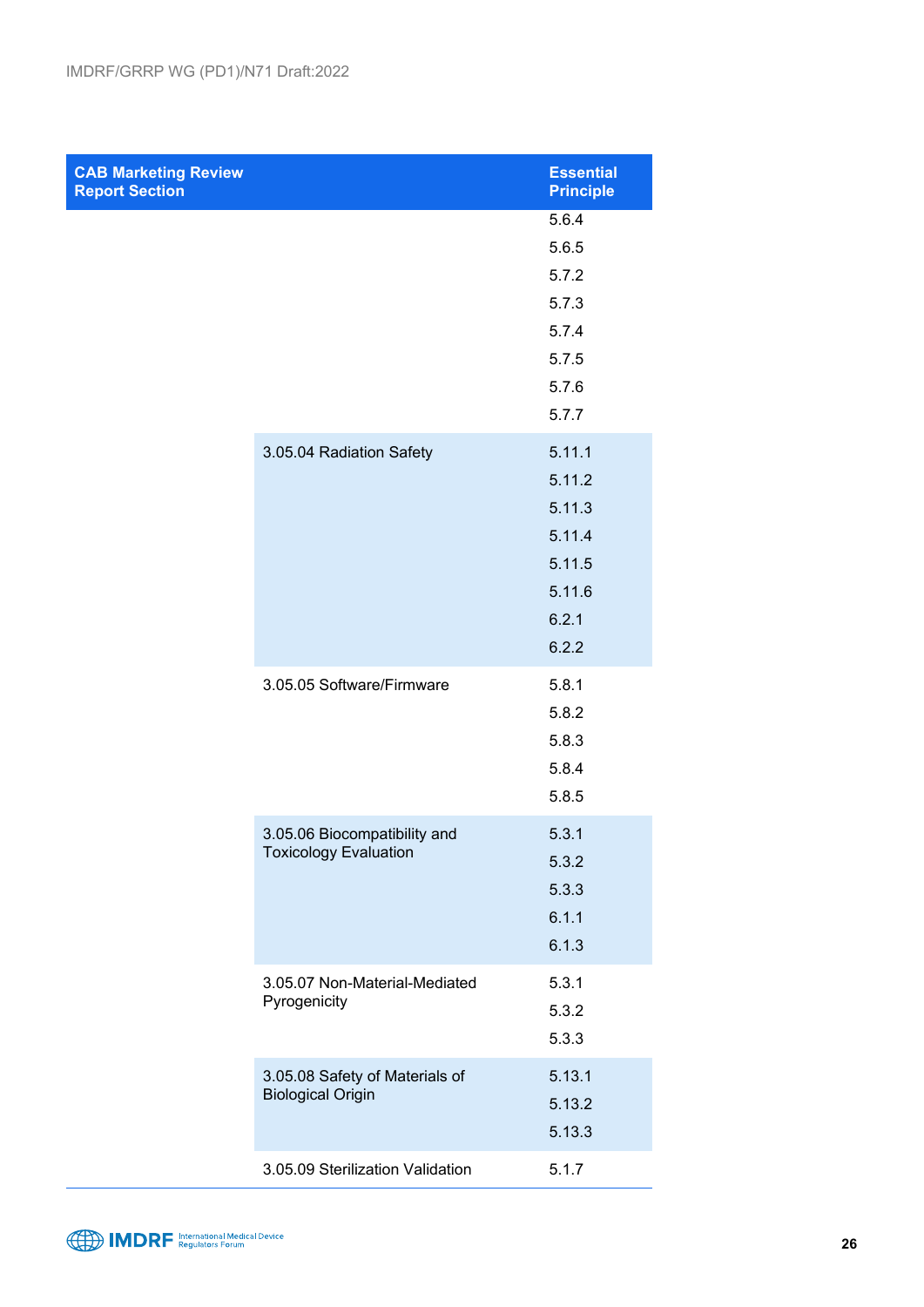| <b>CAB Marketing Review</b><br><b>Report Section</b> |                                                  | <b>Essential</b><br><b>Principle</b>                                    |
|------------------------------------------------------|--------------------------------------------------|-------------------------------------------------------------------------|
|                                                      |                                                  | 5.4.1<br>5.4.2<br>5.4.3<br>5.4.4<br>5.4.5<br>5.4.6                      |
|                                                      | 3.05.10 Animal Testing                           | Depends<br>upon<br>objectives of<br>animal<br>testing                   |
|                                                      | 3.05.11 Usability/Human Factors                  | 5.3.5<br>5.5.7<br>5.12.1<br>5.12.2<br>5.12.3<br>6.3.2<br>6.4.1<br>6.4.2 |
|                                                      | 3.06 Non-clinical Bibliography                   | Depends<br>upon<br>contents of<br>sources                               |
|                                                      | 3.07 Expiration Period and Package<br>Validation | 5.1.7<br>5.1.8<br>5.4.2<br>5.4.3<br>5.4.4<br>5.4.5<br>5.4.6             |
|                                                      | 3.08 Other Non-clinical Evidence                 | Depends<br>upon<br>information<br>provided                              |
| Chapter 4 Clinical<br>Evidence                       | 4.01 Chapter Table of Contents                   | <b>None</b>                                                             |

4.01 Chapter Table of Contents None

MDRF International Medical Device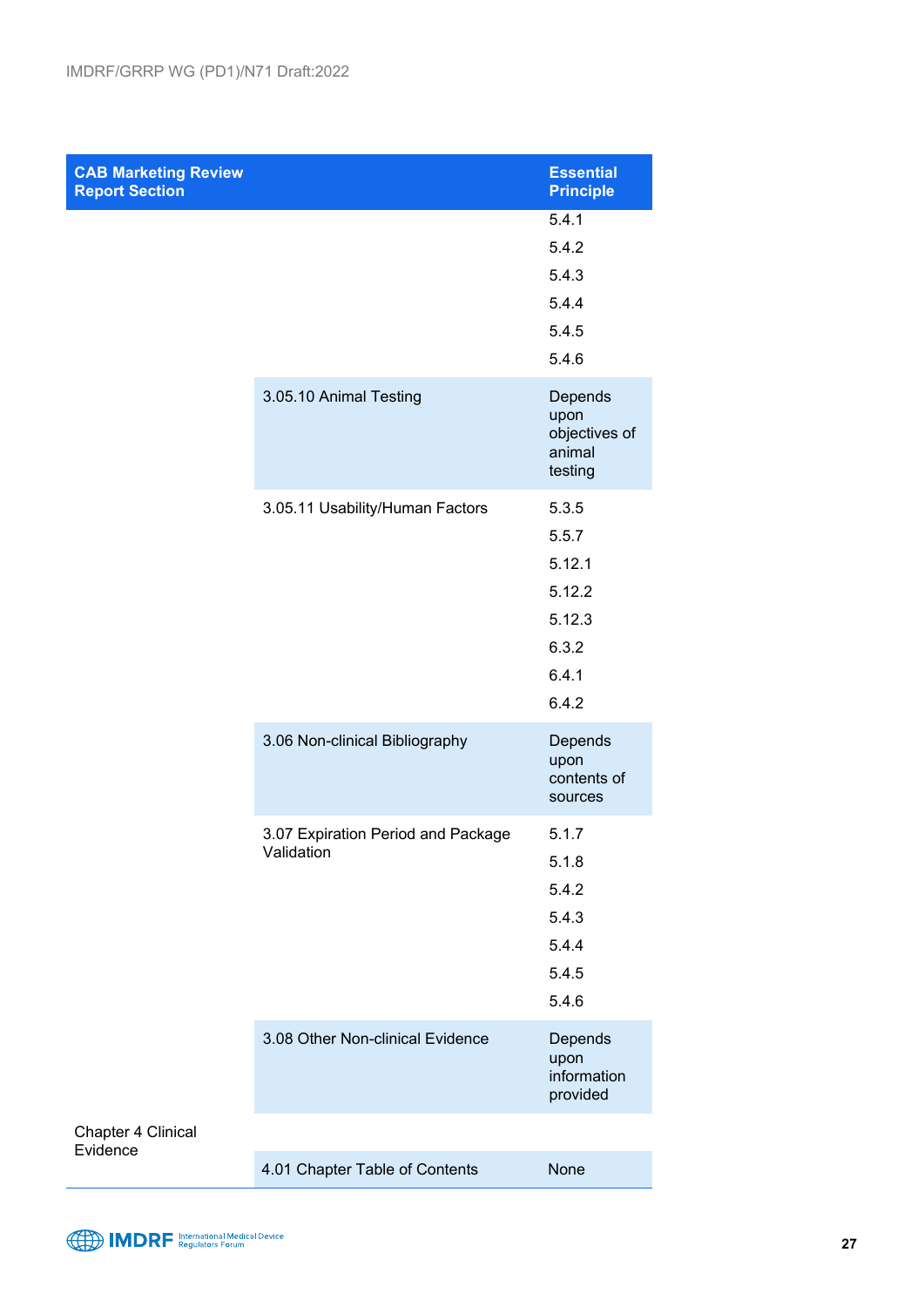| <b>CAB Marketing Review</b><br><b>Report Section</b>  |                                                                    | <b>Essential</b><br><b>Principle</b>       |
|-------------------------------------------------------|--------------------------------------------------------------------|--------------------------------------------|
|                                                       | 4.02 Overall Clinical Evidence                                     | 5.2.1<br>5.2.2                             |
|                                                       | 4.03 Informed Consent Information                                  | 5.2.1<br>5.2.2                             |
|                                                       | 4.04 Investigator Sites and IRB<br><b>Contact Information</b>      | 5.2.1<br>5.2.2                             |
|                                                       | 4.05 Other Clinical Evidence                                       | Depends<br>upon<br>information<br>provided |
| Chapter 5 Labeling and<br><b>Promotional Material</b> |                                                                    |                                            |
|                                                       | 5.01 Chapter Table of Contents                                     | <b>None</b>                                |
|                                                       | 5.02 Product/Package Labels                                        | 5.4.7<br>5.10.1                            |
|                                                       | 5.03 Package Insert/Instructions for<br>Use                        | 5.1.4<br>5.4.7<br>5.10.1                   |
|                                                       | 5.04 E-Labeling                                                    | 5.1.4<br>5.4.7<br>5.10.1                   |
|                                                       | 5.05 Physician Labeling                                            | 5.1.4<br>5.4.7<br>5.10.1                   |
|                                                       | 5.06 Patient Labeling                                              | 5.1.4<br>5.4.7<br>5.10.1                   |
|                                                       | 5.07 Technical/Operator Manual                                     | 5.1.4<br>5.4.7<br>5.10.1                   |
|                                                       | 5.08 Patient File Stickers/Cards and<br>Implant Registration Cards | 5.4.7<br>E 101                             |



5.10.1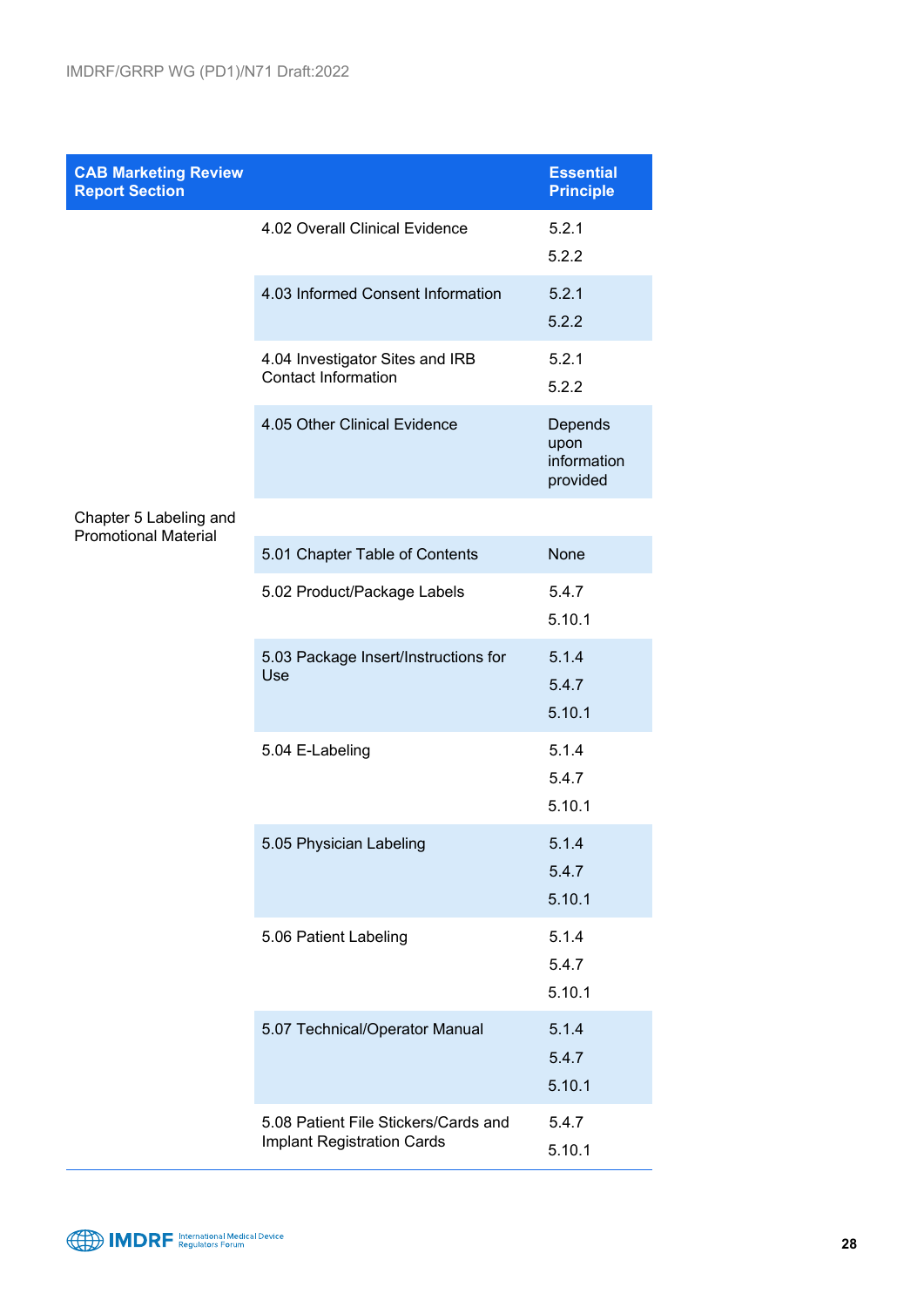| <b>CAB Marketing Review</b><br><b>Report Section</b>                                                                                                     |                        | <b>Essential</b><br><b>Principle</b>       |
|----------------------------------------------------------------------------------------------------------------------------------------------------------|------------------------|--------------------------------------------|
|                                                                                                                                                          | 5.09 Product Brochures | 5.4.7<br>5.10.1                            |
|                                                                                                                                                          | 5.10 Other Labeling    | Depends<br>upon<br>information<br>provided |
| <b>Chapter 6A Quality</b><br><b>Management System</b><br>Procedures and Chapter<br>6B Quality Management<br><b>System Device Specific</b><br>Information | All                    | 4.0                                        |